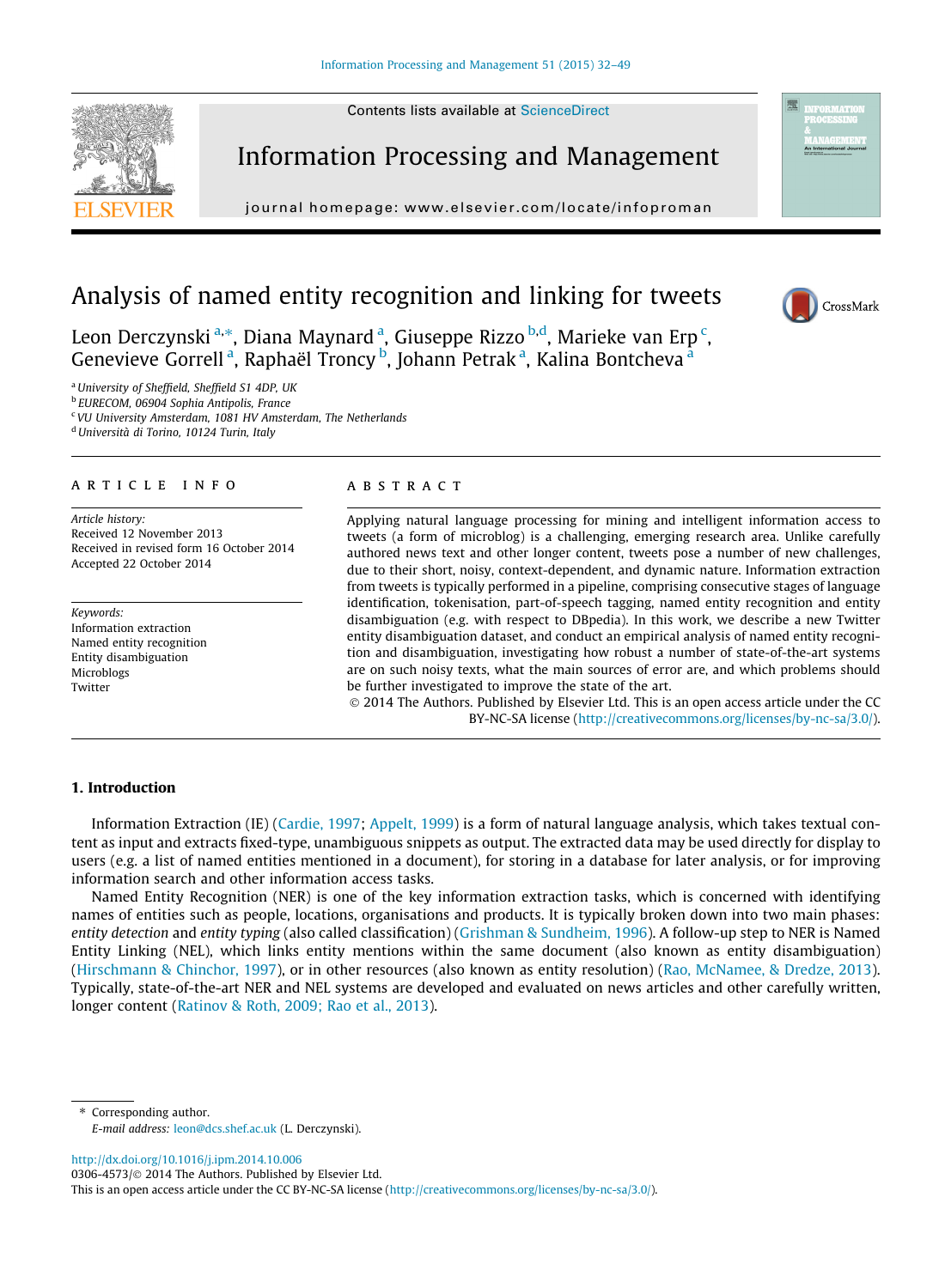<span id="page-1-0"></span>In recent years, social media – and microblogging in particular – have established themselves as high-value, high-volume content, which organisations increasingly wish to analyse automatically. Currently, the leading microblogging platform is Twitter, which has around 288 million active users, posting over 500 million tweets a day,<sup>1</sup> and has the fastest growing network in terms of active usage.<sup>2</sup>

Reliable entity recognition and linking of user-generated content is an enabler for other information extraction tasks (e.g. relation extraction), as well as opinion mining [\(Maynard, Bontcheva, & Rout, 2012\)](#page-17-0), and summarisation [\(Rout, Bontcheva, &](#page-17-0) [Hepple, 2013\)](#page-17-0). It is relevant in many application contexts [\(Derczynski, Yang, & Jensen, 2013\)](#page-16-0), including knowledge management, competitor intelligence, customer relation management, eBusiness, eScience, eHealth, and eGovernment.

Information extraction over microblogs has only recently become an active research topic ([Basave, Varga, Rowe,](#page-16-0) [Stankovic, & Dadzie, 2013\)](#page-16-0), following early experiments which showed this genre to be extremely challenging for stateof-the-art algorithms [\(Derczynski, Maynard, Aswani, & Bontcheva, 2013\)](#page-16-0). For instance, named entity recognition methods typically have 85–90% accuracy on longer texts, but 30–50% on tweets [\(Ritter, Clark, Mausam, & Etzioni, 2011; Liu, Zhou,](#page-17-0) [Wei, Fu, & Zhou, 2012](#page-17-0)). First, the shortness of microblogs (maximum 140 characters for tweets) makes them hard to interpret. Consequently, ambiguity is a major problem since semantic annotation methods cannot easily make use of coreference information. Unlike longer news articles, there is a low amount of discourse information per microblog document, and threaded structure is fragmented across multiple documents, flowing in multiple directions. Second, microtexts exhibit much more language variation, tend to be less grammatical than longer posts, contain unorthodox capitalisation, and make frequent use of emoticons, abbreviations and hashtags, which can form an important part of the meaning. To combat these problems, research has focused on microblog-specific information extraction algorithms (e.g. named entity recognition for Twitter using CRFs [\(Ritter et al., 2011](#page-17-0)) or hybrid methods ([van Erp, Rizzo, & Troncy, 2013\)](#page-17-0)). Particular attention is given to microtext normalisation [\(Han & Baldwin, 2011\)](#page-16-0), as a way of removing some of the linguistic noise prior to part-of-speech tagging and entity recognition.

In light of the above, this paper aims to answer the following research questions:

RQ1 How robust are state-of-the-art named entity recognition and linking methods on short and noisy microblog texts?

RQ2 What problem areas are there in recognising named entities in microblog posts, and what are the major causes of false negatives and false positives?

RQ3 Which problems need to be solved in order to further the state-of-the-art in NER and NEL on this difficult text genre?

Our key contributions in this paper are as follows. We report on the construction of a new Twitter NEL dataset that remedies some inconsistencies in prior data. As well as evaluating and analysing modern general-purpose systems, we describe and evaluate two domain specific state-of-the-art NER and NEL systems against data from this genre (NERD-ML and YODIE). Also, we conduct an empirical analysis of named entity recognition and linking over this genre and present the results, to aid principled future investigations in this important area.

The paper is structured as follows.<sup>3</sup>

Section 2 evaluates the performance of state-of-the-art named entity recognition algorithms, comparing versions customised to the microblog genre to conventional, news-trained systems, and provides error analysis.

Section [3](#page-6-0) introduces and evaluates named entity linking, comparing conventional and recent systems and techniques. Sections 2 and 3 answer **RO1**.

Section [4](#page-10-0) examines the performance and errors of recognition and linking systems, making overall observations about the nature of the task in this genre. This section addresses RQ2.

Section [5](#page-12-0) investigates factors external to NER that may affect entity recognition performance. It introduces the microblog normalisation task, compares different methods, and measures the impact normalisation has on the accuracy of information extraction from tweets, and also examines the impact that various NLP pipeline configurations have on entity recognition.

In Section [6,](#page-15-0) we discuss the limitations of current approaches, and provide directions for future work. This section forms the answer to RQ3.

In this paper, we focus only on microblog posts in English, since few linguistic tools have currently been developed for tweets in other languages.

# 2. Named entity recognition

Named Entity Recognition (NER) is a critical IE task, as it identifies which snippets in a text are mentions of entities in the real world. It is a pre-requisite for many other IE tasks, including NEL, coreference resolution, and relation extraction. NER is difficult on user-generated content in general, and in the microblog genre specifically, because of the reduced amount of contextual information in short messages and a lack of curation of content by third parties (e.g. that done by editors for newswire). In this section, we examine some state-of-the-art NER methods, compare their performance on microblog data, and analyse the task of entity recognition in this genre.

<sup>1</sup> [http://news.cnet.com/8301-1023\\_3-57541566-93/report-twitter-hits-half-a-billion-tweets-a-day](http://news.cnet.com/8301-1023_3-57541566-93/report-twitter-hits-half-a-billion-tweets-a-day).

<sup>2</sup> [http://globalwebindex.net/thinking/social-platforms-gwi-8-update-decline-of-local-social-media-platforms.](http://globalwebindex.net/thinking/social-platforms-gwi-8-update-decline-of-local-social-media-platforms)

<sup>&</sup>lt;sup>3</sup> Some parts of Sections [3.2, 5.1, 5.2 and 5.3](#page-9-0) appeared in an earlier form in [Derczynski et al. \(2013\).](#page-16-0)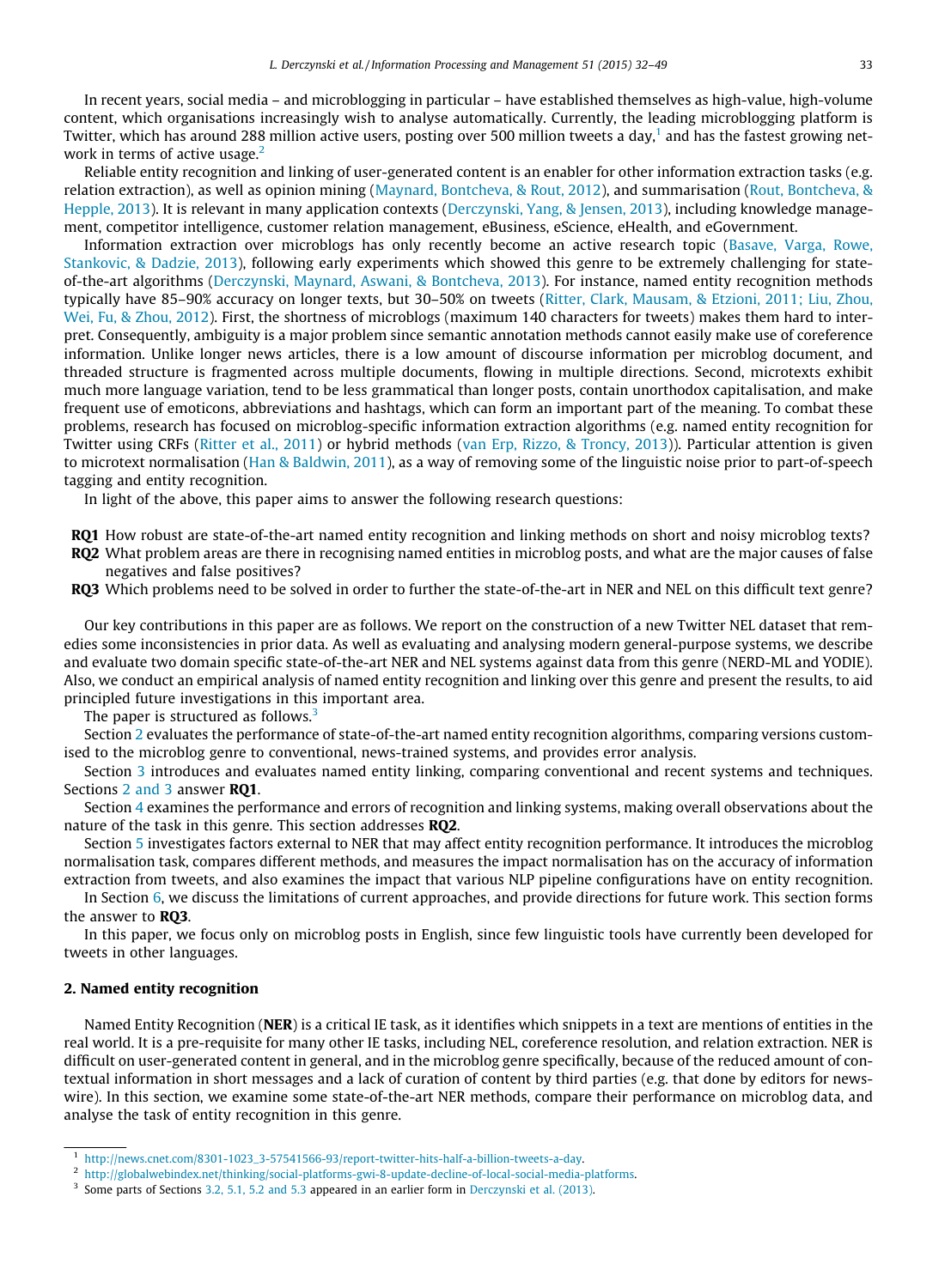<span id="page-2-0"></span>Key features of the different NER and NEL systems that are compared in this paper. For each of the system we indicate what type of approach is used, what languages are supported, which domain (if known), the number of classes the entity types are categorised into, how the system can be used (downloadable or for example through a Web service), which license applies to the system and whether the system can be adapted. Note that for AlchemyAPI, Lupedia, Saplo, Textrazor and Zemanta it is not public what algorithms and resources are used exactly.

| Feature   | <b>ANNIE</b>                                   | Stanford NER                              | Ritter et al. | Alchemy API                       | Lupedia                  |
|-----------|------------------------------------------------|-------------------------------------------|---------------|-----------------------------------|--------------------------|
| Approach  | Gazetteers and Finite State<br><b>Machines</b> | <b>CRF</b>                                | <b>CRF</b>    | Machine Learning                  | Gazetteers and rules     |
| Languages | EN, FR, DE, RU, CN, RO, HI                     | EN                                        | EN            | EN, FR, DE, IT, PT, RU,<br>ES, SV | EN, FR, IT               |
| Domain    | newswire                                       | newswire                                  | Twitter       | Unspecified                       | Unspecified              |
| # Classes | 7                                              | 4, 3 or 7                                 | 3 or 10       | 324                               | 319                      |
| Taxonomy  | (adapted) MUC                                  | CoNLL, ACE                                | CoNLL, ACE    | Alchemy                           | <b>DBpedia</b>           |
| Type      | Java (GATE module)                             | Java                                      | Python        | Web Service                       | Web Service              |
| License   | GPLv3                                          | $GPI_v2$                                  | GPLv3         | Non-Commercial                    | Unknown                  |
| Adaptable | Yes                                            | Yes                                       | partially     | No                                | No                       |
|           | DBpedia Spotlight                              | TextRazor                                 | Zemanta       | YODIE                             | NERD-ML                  |
| Approach  | Gazetteers and Similarity                      | Machine Learning                          | Machine       | Similarity Metrics                | SMO and K-NN and Naive   |
|           | <b>Metrics</b>                                 |                                           | Learning      |                                   | Bayes                    |
| Languages | EN                                             | EN, NL, FR, DE, IT, PL, PT, RU,<br>ES, SV | EN            | EN                                | EN                       |
| Domain    | Unspecified                                    | Unspecified                               | Unspecified   | Twitter                           | Twitter                  |
| # Classes | 320                                            | 1779                                      | 81            | 1779                              | 4                        |
| Taxonomy  | DBpedia, Freebase,                             | DBpedia, Freebase                         | Freebase      | <b>DBpedia</b>                    | <b>NERD</b>              |
|           | Schema.org                                     |                                           |               |                                   |                          |
| Type      | Web Service                                    | Web Service                               | Web Service   | Java (GATE Module)                | Java, Python, Perl, bash |
| License   | Apache License 2.0                             | Non-Commercial                            | Non-          |                                   | GPLv3                    |
|           |                                                |                                           | Commercial    |                                   |                          |
| Adaptable | Yes                                            | No                                        | No            | Yes                               | Partially                |

# 2.1. Existing NER systems

A plethora of named entity recognition techniques and systems is available for general full text (cf. [Nadeau & Sekine,](#page-17-0) [2007; Roberts, Gaizauskas, Hepple, & Guo, 2008;](#page-17-0) [Marrero, Sanchez-Cuadrado, Lara, & Andreadakis, 2009\)](#page-17-0). For Twitter, some approaches have been proposed but they are mostly still in development, and often not freely available. In the remainder of this section, we evaluate and compare a mixture of Twitter-specific and general purpose NER tools. We want to eliminate the possibility that poor NER on tweets is systematic – that is, related to some particular approach, tool, or technology. To this end, we evaluate a wide range of tools and describe their operation. It is also important to establish factors that contribute to making an entity difficult to recognise, and so we use the results of this multilateral comparison in a later analysis.

For our analyses of generic NER systems, we chose those that take different approaches and are immediately available as open source. The first system we evaluate is ANNIE from GATE version 8 [\(Cunningham, Maynard, Bontcheva, & Tablan, 2002\)](#page-16-0), which uses gazetteer-based lookups and finite state machines to identify and type named entities in newswire text. The second system is the Stanford NER system [\(Finkel, Grenager, & Manning, 2005\)](#page-16-0), which uses a machine learning-based method to detect named entities, and is distributed with CRF models for English newswire text.

Of the NER systems available for Twitter, we chose [Ritter et al. \(2011\)](#page-17-0), who take a pipeline approach performing first tokenisation and POS tagging before using topic models to find named entities, reaching 83.6% F1 measure.

In addition to these, we also include a number of commercial and research annotation services, available via Web APIs and a hybrid approach [\(van Erp et al., 2013](#page-17-0)), named NERD-ML, tailored for entity recognition of Twitter streams, which unifies the benefits of a crowd entity recognizer through Web entity extractors combined with the linguistic strengths of a machine learning classifier.

The commercial and research tools which we evaluate via their Web APIs are Lupedia,<sup>4</sup> DBpedia Spotlight,<sup>5</sup> TextRazor,<sup>6</sup> and Zemanta.7 DBpedia Spotlight and Zemanta allow users to customise the annotation task, hence we applied the following settings: (i) DBpedia Spotlight = {confidence = 0, support = 0, spotter = CoOccurrenceBasedSelector, version =  $0.6$ }; (ii) Zemanta  $=$  {markup limit:10}.<sup>8</sup> Their evaluation was performed using the NERD framework ([Rizzo & Troncy, 2012](#page-17-0)) and the annotation results were harmonised using the NERD ontology.<sup>9</sup> The NERD core ontology provides an easy alignment with the four classes

 $4 <sup>4</sup> <http://lupedia.ontotext.com>.$ 

[http://dbpedia.org/spotlight.](http://dbpedia.org/spotlight)

<http://www.textrazor.com>.

<sup>7</sup> [http://www.zemanta.com.](http://www.zemanta.com)

<sup>&</sup>lt;sup>8</sup> We wanted to include AlchemyAPI, but its terms and conditions prohibit evaluation without permission, and requests for permission were not answered.

<sup>9</sup> <http://nerd.eurecom.fr/ontology/nerd-v0.5.n3>.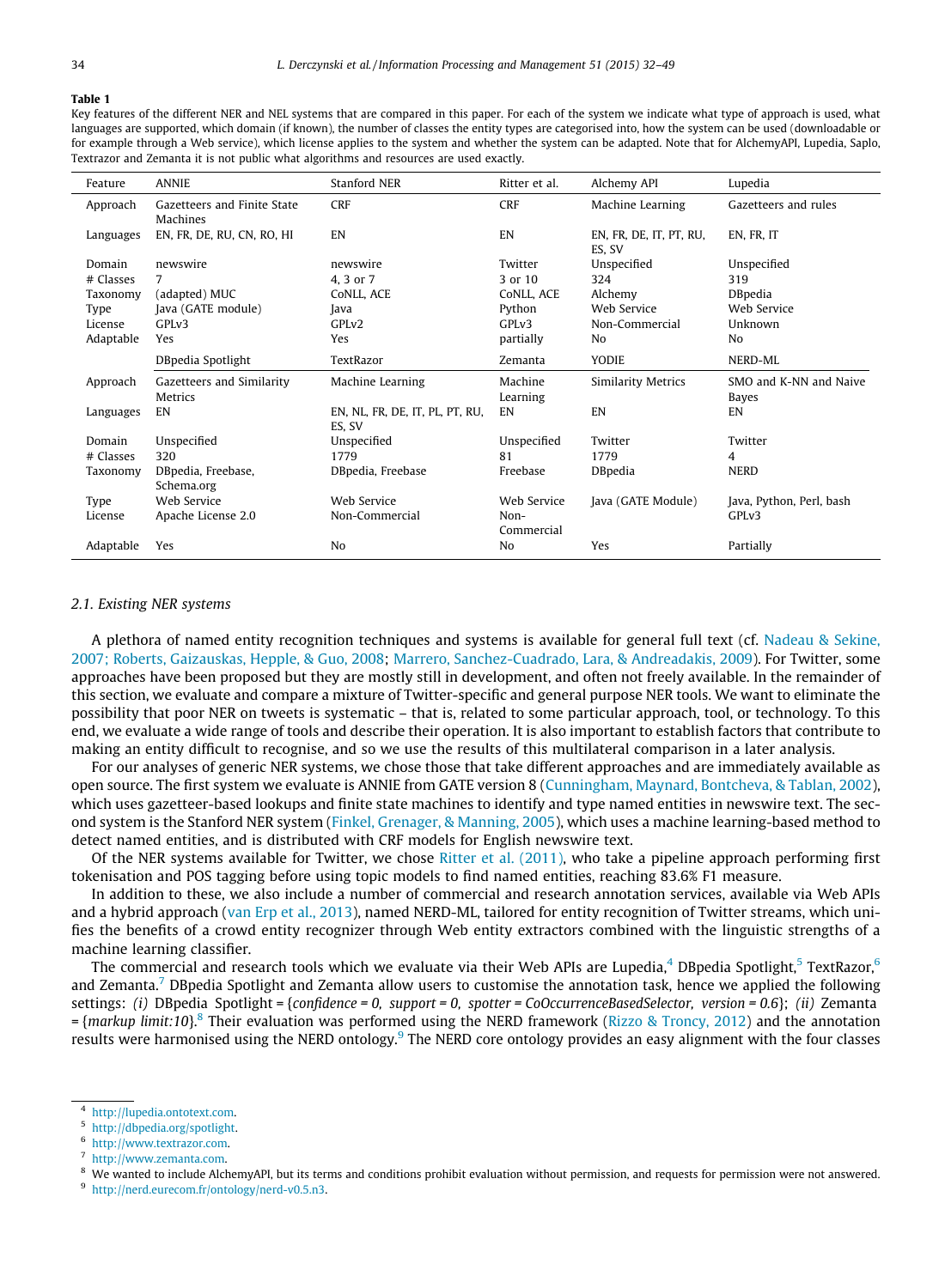Mappings from Ritter entity types to the Stanford and ANNIE named entity categories. Most ''musicartist'' annotations referred to either groups or were of indeterminate size, so Misc was chosen for this category instead of Person or Organisation.

| Ritter      | Stanford and ANNIE |
|-------------|--------------------|
| Company     | Organisation       |
| Facility    | Location           |
| Geo-loc     | Location           |
| Movie       | <b>Misc</b>        |
| Musicartist | <b>Misc</b>        |
| Other       | <b>Misc</b>        |
| Person      | Person             |
| Product     | <b>Misc</b>        |
| Sportsteam  | Organisation       |
| Tyshow      | <b>Misc</b>        |

used for this task. The high-performance system reported by Microsoft Research ([Liu et al., 2012](#page-16-0)) is not available for evaluation, so we could not reproduce these figures.

In [Table 1](#page-2-0), we present the main characteristics of the different NER systems, as well as the NEL systems that will be evaluated in Section [3.](#page-6-0)

#### 2.2. Comparative evaluation of Twitter NER

We evaluated the tools described above on three available datasets. The first is the corpus of tweets developed by [Ritter](#page-17-0) [et al. \(2011\)](#page-17-0). This corpus consists of 2400 tweets (comprising 34 K tokens) and was randomly sampled. Tweet IDs are not included in this dataset, making it difficult to determine the nature of the sampling, including the relevant time window. Examining datestamps on image URLs embedded in the corpus suggest that it was collected during September 2010. The second is the gold standard data created through a Twitter annotation experiment with crowdsourcing at UMBC [\(Finin](#page-16-0) [et al., 2010](#page-16-0)) (441 tweets comprising 7037 tokens). The third is the dataset developed for the Making Sense of Microposts 2013 Concept Extraction Challenge ([Basave et al., 2013](#page-16-0)), consisting of a training and test set. For our evaluations, we use the test set (4264 tweets comprising 29,089 tokens). These datasets are all anachronistic to some degree, making them susceptible to entity drift, a significant problem in tweet datasets that we touch on in more detail in Section [3.1.1.](#page-7-0) Strict matching is used to determine scores. Due to the short document lengths, single entity mistakes can lead to large changes in macro-averaged scores, and so we use micro-averaging; that is, scores are calculated where each entity has equal weight, instead of weighting at document level.

These datasets use disparate entity classification schemes, which we mapped to person, location, organisation, and miscellaneous using the mappings shown in Table 2. It also needs to be noted that the different Twitter NER approaches that we evaluate and compare are trained and evaluated on small and custom datasets. This complicates carrying out a comparative evaluation and establishing the state-of-the-art in Twitter NER performance.

We exclude Ritter's T-NER system from the Ritter corpus evaluation, as the released version of the system used this data for training and development.

## 2.3. Results

Results on the Ritter dataset are shown in [Table 3](#page-4-0). We can see that conventional tools (i.e., those trained on newswire) perform poorly in this genre, and thus microblog domain adaptation is crucial for good NER. However, when compared to results typically achieved on longer news and blog texts, state-of-the-art in microblog NER is still lacking. Consequently, there is a significant proportion of missed entity mentions and false positives.

A confusion matrix at token-level is also included, in [Table 4.](#page-4-0) This gives an indication of the kinds of errors made by a typical NER system when applied to tweets.

There are a number of reasons for the low results of the systems on the Ritter dataset. Partly, this is due to the varying annotation schemes and corpora on which the systems were trained. The annotation mapping is not perfect: for example, we mapped Facility to Organisation, but some systems will be designed to represent Facility as Location, in some or all cases. Similarly, some systems will consider MusicArtist as a kind of Person, but in our mapping they are Misc, because there are also bands. All this means that, as is common, such a comparison is somewhat imperfect and thus the comparative results are lower than those usually reported in the system-specific evaluations. It should also be noted that this is also a single-annotator corpus, which has implications for bias that make it hard to discern statistically significant differences in results ([Søgaard, Johannsen, Plank, Hovy, & Martinez, 2014](#page-17-0)).

Performance over the UMBC data is shown in [Tables 5,6](#page-4-0). Scores here are generally lower than those over the Ritter data. Some were particularly low; we attribute this to a high frequency of references to very transient entities such as pop music bands in the corpus. As the corpus was designed for use as a gold standard for measuring worker reliability in crowdsourced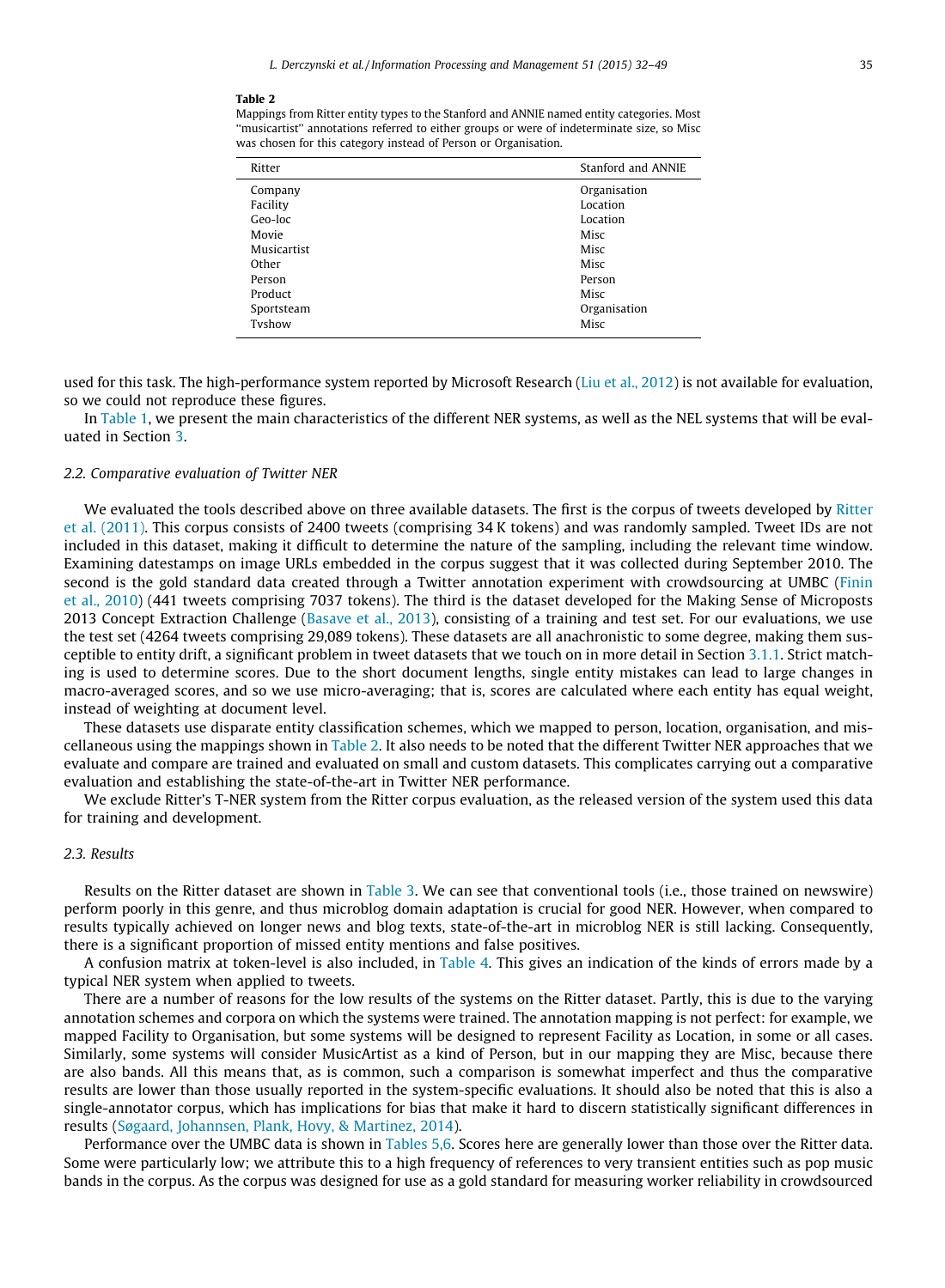<span id="page-4-0"></span>Named entity recognition performance over the evaluation partition of the Ritter dataset (best score in bold).

|                   | Per-entity F1 |       |       |        | Overall |       |       |
|-------------------|---------------|-------|-------|--------|---------|-------|-------|
| System            | Location      | Misc  | Org   | Person |         | R     | F1    |
| <b>ANNIE</b>      | 40.23         | 0.00  | 16.00 | 24.81  | 36.14   | 16.29 | 22.46 |
| DBpedia Spotlight | 46.06         | 6.99  | 19.44 | 48.55  | 34.70   | 28.35 | 31.20 |
| Lupedia           | 41.07         | 13.91 | 18.92 | 25.00  | 38.85   | 18.62 | 25.17 |
| NERD-ML           | 61.94         | 23.73 | 32.73 | 71.28  | 52.31   | 50.69 | 51.49 |
| Stanford          | 60.49         | 25.24 | 28.57 | 63.22  | 59.00   | 32.00 | 41.00 |
| Stanford-Twitter  | 60.87         | 25.00 | 26.97 | 64.00  | 54.39   | 44.83 | 49.15 |
| TextRazor         | 36.99         | 12.50 | 19.33 | 70.07  | 36.33   | 38.84 | 37.54 |
| Zemanta           | 44.04         | 12.05 | 10.00 | 35.77  | 34.94   | 20.07 | 25.49 |

#### Table 4

Confusion matrix for Stanford NER performance over the evaluation partition of the Ritter dataset.

| Tokens       | Gold |       |      |        |      |
|--------------|------|-------|------|--------|------|
|              | Loc. | Misc. | Org. | Person |      |
| Response     |      |       |      |        |      |
| Location     | 65   |       |      |        | 28   |
| Misc         |      | 42    | 14   | о      | 72   |
| Organization |      |       | 18   |        | 27   |
| Person       |      | b     |      | 87     | 34   |
|              | 20   | 25    | 26   | 14     | 8974 |

#### Table 5

Named entity recognition performance over the gold part of the UMBC dataset (best score in bold).

| System            | Per-entity F1 |       |        | Overall |       |                |  |
|-------------------|---------------|-------|--------|---------|-------|----------------|--|
|                   | Location      | Org   | Person | D       | R     | F <sub>1</sub> |  |
| <b>ANNIE</b>      | 24.03         | 10.08 | 12.00  | 22.55   | 13.44 | 16.84          |  |
| DBpedia Spotlight | 0.00          | 0.75  | 0.77   | 28.57   | 0.27  | 0.53           |  |
| Lupedia           | 28.70         | 19.35 | 14.21  | 54.10   | 12.99 | 20.95          |  |
| NERD-ML           | 43.57         | 21.45 | 49.05  | 51.27   | 31.02 | 38.65          |  |
| Ritter T-NER      | 44.81         | 14.29 | 41.04  | 51.03   | 26.64 | 35.00          |  |
| Stanford          | 48.58         | 27.40 | 43.07  | 64.22   | 29.33 | 40.27          |  |
| Stanford-Twitter  | 38.93         | 30.93 | 29.55  | 38.46   | 26.57 | 31.43          |  |
| TextRazor         | 9.49          | 13.37 | 20.58  | 38.64   | 9.10  | 14.73          |  |
| Zemanta           | 35.87         | 14.56 | 11.05  | 63.73   | 12.80 | 21.31          |  |

# Table 6

Confusion matrix for Stanford NER performance over the UMBC dataset.

| Tokens       | Gold     |              |        |      |
|--------------|----------|--------------|--------|------|
|              | Location | Organization | Person |      |
| Response     |          |              |        |      |
| Location     | 68       |              |        | 152  |
| Organization |          | 15           | 10     | 229  |
| Person       |          |              | 33     | 207  |
|              | 21       | 11           | 21     | 6150 |

annotation, some particularly difficult entities may have been deliberately preferred during dataset construction. The custom-trained Stanford model achieved high scores for identifying Organisation entities again, though interestingly, the standard newswire-trained model had the best overall F1 score. The NERD-ML chain achieved the best recall score, though the fact that this value is only 31.02% indicates how difficult the dataset is.

Finally, performance over the MSM2013 dataset is given in [Tables 7,8](#page-5-0). This is also the reason that ''MISC'' entities are not scored, because no deterministic mapping can be made from this entity class to others. The NERD-ML approach had the overall best performance on all three stock entity types, and the Stanford NER system achieved best precision.

This particular annotation scenario, of examining only the text part of individual tweets, is sub-optimal. Microblog users often rely on sources of context outside the current post, assuming that perhaps there is some shared relationship between them and their audience, or temporal context in the form of recent events and recently-mentioned entities. Looking at the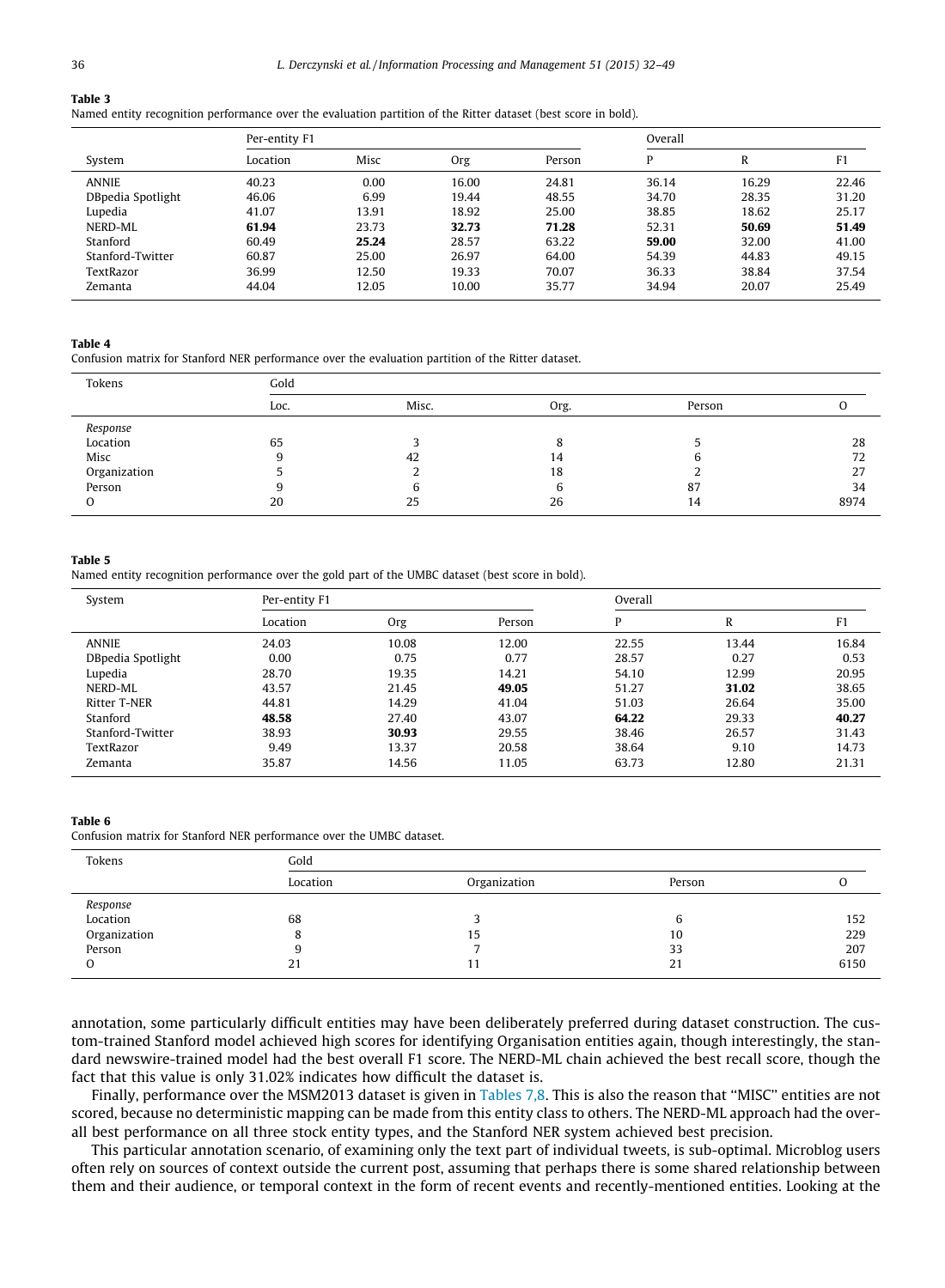<span id="page-5-0"></span>Named entity recognition performance over the MSM2013 dataset (best score in bold).

| System            | Per-entity F1 |       |        | Overall |       |                |  |  |  |  |
|-------------------|---------------|-------|--------|---------|-------|----------------|--|--|--|--|
|                   | Location      | Org   | Person | P       | R     | F <sub>1</sub> |  |  |  |  |
| <b>ANNIE</b>      | 47.83         | 25.67 | 72.64  | 65.98   | 62.07 | 63.97          |  |  |  |  |
| DBpedia Spotlight | 35.23         | 27.39 | 69.11  | 59.27   | 50.42 | 54.49          |  |  |  |  |
| Lupedia           | 33.54         | 21.30 | 62.14  | 65.26   | 39.11 | 48.91          |  |  |  |  |
| NERD-ML           | 64.08         | 50.36 | 86.74  | 79.52   | 74.97 | 77.18          |  |  |  |  |
| Ritter T-NER      | 43.66         | 13.73 | 83.78  | 76.25   | 65.75 | 70.61          |  |  |  |  |
| Stanford          | 61.84         | 33.94 | 84.90  | 81.12   | 67.23 | 73.52          |  |  |  |  |
| Stanford-Twitter  | 50.28         | 41.95 | 80.00  | 80.20   | 63.35 | 70.78          |  |  |  |  |
| TextRazor         | 26.13         | 28.23 | 78.70  | 57.82   | 66.90 | 62.03          |  |  |  |  |
| Zemanta           | 46.59         | 6.62  | 45.71  | 29.66   | 27.28 | 28.42          |  |  |  |  |

#### Table 8

Confusion matrix for Stanford NER performance over evaluation part of the MSM2013 dataset.

| Tokens       | Gold     |       |              |        |        |
|--------------|----------|-------|--------------|--------|--------|
|              | Location | Misc. | Organisation | Person |        |
| Response     |          |       |              |        |        |
| Location     | 58       |       |              | 15     | 53     |
| Misc.        |          | 40    |              | b      | 167    |
| Organisation | 12       | 11    | 105          | 20     | 180    |
| Person       |          |       | 11           | 1697   | 318    |
| O            | 21       | 39    | 40           | 152    | 26,122 |

text in isolation removes this context, making the entity recognition harder than it would be to the actual intended reader of the message.

# 2.4. Analysis

The kinds of entities encountered in microblog corpora are somewhat different from those in typical text. We subjectively examined the entities annotated as people, locations and organisations in the microblog corpora and the CoNLL NER training data [\(Tjong Kim Sang et al., 2003\)](#page-17-0). For people, while those mentioned in news are often politicians, business leaders and journalists, tweets talk about sportsmen, actors, TV characters, and names of personal friends. The only common type is celebrities. For locations, news mentions countries, rivers, cities – large objects – and places with administrative function (parliaments, embassies). Tweets on the other hand discuss restaurants, bars, local landmarks, and sometimes cities; there are rare mentions of countries, often relating to a national sports team, or in tweets from news outlets. Finally, for organisations, the news similarly talks about organisations that major in terms of value, power or people (public and private companies and government organisations) while tweets discuss bands, internet companies, and sports clubs. Tweets also have a higher incidence of product mentions than the news genre, occurring in around 5% of messages.

That the entities occurring in tweets are different from those in newswire makes it hard for systems to tag them correctly. [Ratinov and Roth \(2009\)](#page-17-0) point out that given the huge potential variety in named entity expressions, unless one has excellent generalised models of the context in which entities are mentioned, it becomes very difficult to spot previously unseen entities. This applies to gazetteer-based approaches in particular, but also to statistical approaches. Twitter is well-known as being a noisy genre, making it hard even for systems with perfect models of entity context to recognise unseen NEs correctly. For example, in newswire, person entities are often mentioned by full name, preceded by a title, constitute the head of a prepositional phrase, or start a sentence, and are always correctly capitalised. They are often followed by a possessive marker or an extended description of the entity (see [Fig. 1](#page-6-0)). This kind of linguistic context is well-formed and consistent, possibly having stability bolstered by journalistic writing guidelines. In contrast, person entities in tweets are apparently stochastically capitalised, short, and occur in a variety of contexts [\(Derczynski & Bontcheva, 2014\)](#page-16-0) – including simply as exclamations (see [Fig. 2\)](#page-6-0). This is a hostile tagging environment, where one will suffer if one expects the cues learned from heavily structured newswire to be present.

Recall, precision and F1 on all corpora were markedly lower than the typical 90–92% seen with newswire text. Incorporating twitter examples into the training data for the Stanford CRF system often led to a decrease in performance, suggesting that this approach, while effective for part-of-speech tagging (Section [5.2\)](#page-13-0), is not suitable for entity recognition. The Ritter corpus was particularly tough, containing a very high level of linguistic noise and colloquialisms. Performance on the MSM corpus was dominated by the NERD-ML system. On examination, the entities in the MSM corpus tend to occur more frequently in well-formed tweets than in other corpora, and less frequently in particularly noisy tweets. This may be a quirk of corpus creation; all the datasets are small.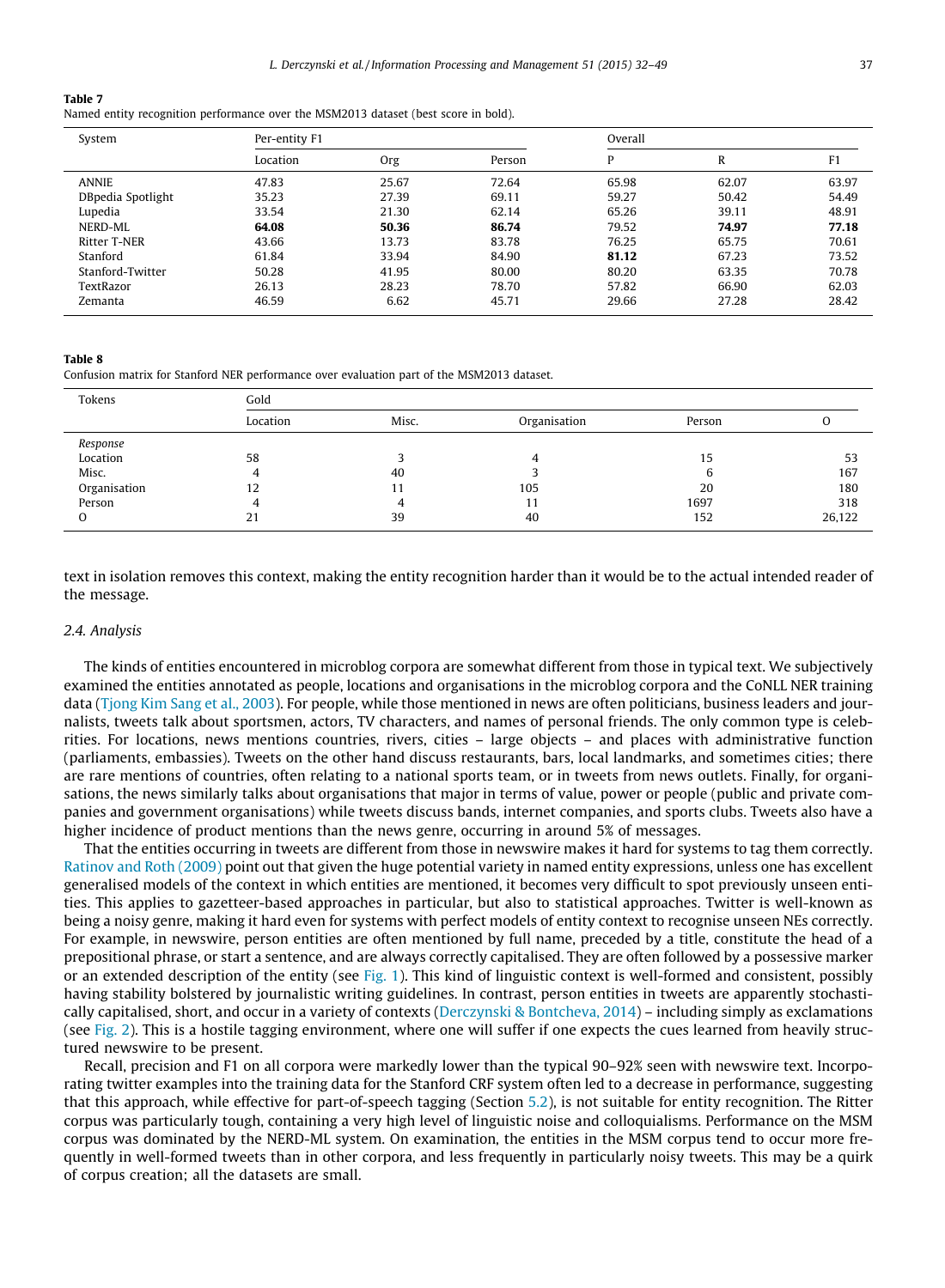<span id="page-6-0"></span>

| Left context                            | Match                       | Right context                           |
|-----------------------------------------|-----------------------------|-----------------------------------------|
| in dicated Atef, including              | Douglas Feith               | , the United States defence             |
| , the group that killed                 | <b>President Sadat</b>      | in 1981 as retribution for              |
| . The current leader,                   | President Olusegun Obasanio | , who recently came to                  |
| Kuwait, whose information minister      | Sheikh Ahmed Fahed al-Sabah | met editors of local newspapers         |
| The current defence minister,           | Theophilus Danjuma          | , has also been threatened              |
| The three right-wing MPs,               | <b>Andrew Rosindell</b>     | (Romford), Andrew                       |
| Late on Wednesday night,                | Justice Oputa               | , who chairs the commission             |
| the militarily-manoeuvred civilian elec | President Obasanjo          | in 1999 and is widely                   |
| after the mysterious death of           | General Sani Abacha         | in 1998.                                |
| have learnt that one of                 | <b>Bin Laden</b>            | s closest and most senior               |
| evidence confirms the involvement of    | Osama bin Laden             | in those attacks."                      |
| . He is one of                          | <b>Bin Laden</b>            | s two most senior associates            |
| for future civilian office.             | <b>General Buhari</b>       | took power in a 1983                    |
| \$5m price on                           | Atef                        | s head and prosecutors have             |
| Afghanistan. He was once                | <b>Bin Laden</b>            | s chief media adviser and               |
| thinking in the Tory party              | Iain Duncan Smith           | has ordered three Tory MPs              |
| club and the party,                     | David Maclean               | , the Tory Chief Whip                   |
| Centre and the Pentagon.                | <b>Mohammed Atef</b>        | , who is thought to                     |
| are still very powerful.                | General Babangida           | supported the militarily-manoeuvred civ |
| sexual orientation or religion.         | Mr Duncan Smith             | s purge of the Monday                   |
| ," he said.                             | Atef                        | , who is reported variously             |
| of the late singer,                     | Fela Kuti                   | ♦ which took place while                |
| field in Penn sylvania.                 | <b>President Bush</b>       | included Atef in an order               |
| It is believed that                     | Mr Duncan Smith             | intended to launch his crackdown        |

Fig. 1. Sentence context surrounding person entities in a sample of newswire text.

| Left context                      | Match                               | <b>Right context</b>           |
|-----------------------------------|-------------------------------------|--------------------------------|
| i was your age,                   | spencer                             | from iCarly was Crazy Steve    |
| iCarly was Crazy Steve,           | Carly                               | was Megan and Josh was         |
| bath, shut up,                    | sam                                 | 's coming tomorrow and steve   |
| . All are welcome ,               | joe                                 | included                       |
| . All are welcome ,               | joe                                 | included                       |
| teachers, chinese takeaways,      | gatt holly                          | , phil collins , the           |
| takeaways , gatt holly ,          | phil collins                        | , the skin of a                |
| @GdnPolitics: RT AlJahom:         | Blair                               | : " I'm gonna                  |
| Empls of the Month:               | Deborah L                           | #Speech #Pathologist-Childrens |
| be the next Pope"                 | Brown                               | : " I won't                    |
|                                   | (via POPSUGAR) Sarah Jessica Parker | and Gwen Stefani Wrap Up       |
| and is smexy !!; )And             | Chelsea Handler                     | is hilarious ! Finally got     |
| him befnrjustthen about           | kenny                               | signing his book but it        |
| three kinds of reactions after    | Ayodhya                             | verdict.                       |
| , Carly was Megan and             | Josh                                | was fat. #damnteenquotes       |
| sam 's coming tomorrow and        | steve                               | and tanya will be round        |
| coming tomorrow and steve and     | tanya                               | will be round at 10am          |
| photo caption contest-Nadal and   | Novak                               | in the tub http://ow.ly/2G3Jh  |
| ) Sarah Jessica Parker and        | Gwen Stefani                        | Wrap Up Another Successful New |
| #Pathologist-Childrens Rehab and  | Patricia M                          | #Referral/#Auth #              |
| Just casually stalking Cheryl AND | Dermot                              | tomorrow  NO BIGGIE            |
| did tweet him befnr               | justthen                            | about kenny signing his book   |
| Test : We just congratulated      | Lindsay                             | an hour ago on h               |
| the funny photo caption contest-  | Nadal                               | and Novak in the tub           |

Fig. 2. Sentence context surrounding person entities in a sample of English tweets.

For ease of comparison, we approached entity classification as a three- or four-way classification task. This groups entities into an arbitrary (though conventional) scheme. Other schemes for grouping entities into classes have been proposed; for example Ritter set up ten different categories, tuned to the types of entity found within tweets. If one takes entity classification to the extreme, giving one class per unique entity, then the task becomes the same as NEL, which assigns a URI to each task. NEL has the benefit of connecting an entity mention to a reference in linked data, which often includes not only existing category information but also often places an entity in a hierarchical type structure.

# 3. Entity linking

Having determined which expressions in text are mentions of entities, a follow-up information extraction task is entity linking (or entity disambiguation). It typically requires annotating a potentially ambiguous entity mention (e.g. Paris) with a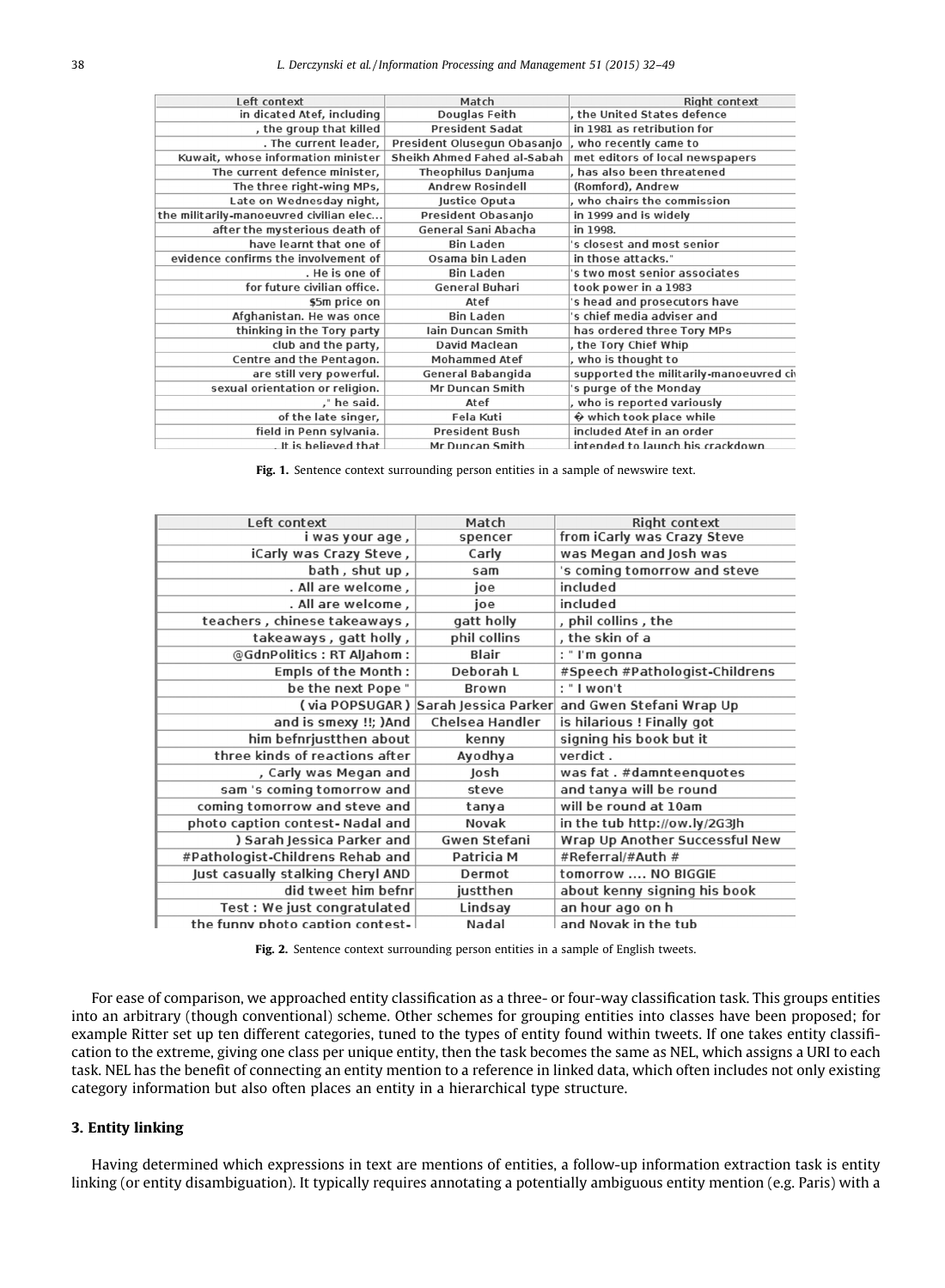<span id="page-7-0"></span>link to a canonical identifier describing a unique entity (e.g. [http://dbpedia.org/resource/Paris\)](http://dbpedia.org/resource/Paris). Approaches have used different entity databases as a disambiguation target (e.g. Wikipedia pages [Cucerzan, 2007; Burman et al., 2011; Zheng, Si, Li,](#page-16-0) [Chang, & Zhu, 2013\)](#page-16-0) and Linked Open Data resources (e.g. DBpedia [Mendes, Jakob, García-Silva, & Bizer, 2011](#page-17-0), YAGO [Shen, Wang, Luo, & Wang, 2012,](#page-17-0) Freebase ([Zheng et al., 2013\)](#page-17-0)). Linking entity mentions to such resources is core to semantic web population and identifying differences among linking tools is crucial to achieving harmonious output ([Gangemi,2013,2013](#page-16-0)). Many disambiguation targets have commonalities and links with each other, and it is often possible to map between them [Rizzo and Troncy \(2012\)](#page-17-0).

Microblog named entity linking (NEL) is a relatively new, underexplored task. Recent Twitter-focused experiments uncovered problems in using state-of-the-art entity linking in tweets ([Abel, Gao, Houben, & Tao, 2011; Meij, Weerkamp,](#page-16-0) [& de Rijke, 2012; Greenwood, Aswani, & Bontcheva, 2012](#page-16-0)), again largely due to lack of sufficient context to aid disambiguation. Others have analysed Twitter hashtags and annotated them with DBpedia entries to assist semantic search over microblog content [\(Lösch and Müller](#page-17-0)). Approaches based on knowledge graphs have been proposed, in order to overcome the dearth of context problem, with some success ([Hakimov, Oto, & Dogdu, 2012\)](#page-16-0).

Research on NEL on microblog content has focused primarily on whole-tweet entity linking, also referred to as an ''aboutness'' task. The whole-tweet NEL task is defined as determining which topics and entities best capture the meaning of a microtext. However, given the shortness of microtext, correct semantic interpretation is often reliant on subtle contextual clues, and needs to be combined with human knowledge. For example, a tweet mentioning iPad makes Apple a relevant entity, because there is the implicit connection between the two. Consequently, entities relevant to a tweet may only be referred to implicitly, without a mention in the tweet's text.

From an implementational perspective, the aboutness task involves identifying relevant entities at whole-document level, skipping the common NER step of determining entity bounds. In cases where the task is to disambiguate only entities which are mentioned explicitly in the tweet text, not only do the entity boundaries need to be identified (e.g. start and end character offsets), but also a target unique entity identifier needs to be assigned to that entity mention. We refer to this NEL task as ''word level entity linking''. We start our NEL evaluation with word-level entity linking (Section 3.1), followed by whole tweet linking (Section [3.2\)](#page-9-0).

In our NEL evaluation we compared several systems. The first is YODIE ([Damljanovic & Bontcheva, 2012\)](#page-16-0),<sup>10</sup> which links entities to DBpedia URIs using a combination of four metrics: string similarity, semantic similarity between nearby entities, word level contextual similarity, and URI frequency in Wikipedia articles. This system uses a Twitter tokeniser, POS tagger, and the ANNIE NER system that we described in earlier sections and is thus an end to end evaluation of microblog-adapted components (see [Table 1](#page-2-0) for details). We also included the generic NER and NEL systems DBpedia Spotlight, Zemanta, and TextRazor presented in Section [2.](#page-1-0)

# 3.1. Word-level entity linking

Word-level linking aims to disambiguate expressions which are formed by discrete (and typically short) sequences of words. This relies on accurate named entity recognition, so that the expressions to be disambiguated can be identified. Expressions that are not recognised will not be disambiguated, meaning that this stage has a marked effect on overall disambiguation performance.

Research and evaluation of world-level entity linking on microblogs is currently hampered by the lack of a shared corpus of manually disambiguated entities. To the best of our knowledge, such resources are currently not available for others to use. $11$ 

Consequently, one of the contributions of this work is in the new corpus of world-level linked entities. It is based on Ritter's named entity annotated dataset (see Section [2](#page-1-0)), where entity mentions in tweet text are assigned an unambiguous DBpedia URI (Unique Resource Identifier).

#### 3.1.1. Word-level NEL corpus

To generate the corpus, 177 entity mentions were selected for disambiguation. Since paid-for mechanised labour raises issues with ''cheating'' (intentional input of bad data) and annotation quality [\(Fort, Adda, & Cohen, 2011; Sabou, Bontcheva, &](#page-16-0) [Scharl, 2012\)](#page-16-0), instead we recruited 10 volunteer NLP experts to annotate them.

Each entity mention was labelled by a random set of three volunteers. The annotation task was performed using Crowdflower [\(Biewald, 2012](#page-16-0)). Our interface design was to show each volunteer the text of the tweet, any URL links contained therein, and a set of candidate targets from DBpedia. The volunteers were encouraged to click on the URL links from the tweet, to gain addition context and thus ensure that the correct DBpedia URI is chosen by them. Candidate entities were shown in random order, using the text from the corresponding DBpedia abstracts (where available) or the actual DBpedia URI otherwise. In addition, the options ''none of the above'', ''not an entity'' and ''cannot decide'' were added, to allow the volunteers to indicate that this entity mention has no corresponding DBpedia URI (none of the above), the highlighted text

<sup>10</sup> <https://gate.ac.uk/applications/yodie.html>.

 $11$  A corpus of 12,245 tweets with semantic entity annotation was created by [Liu et al. \(2012\),](#page-16-0) but this will not be shared due to Microsoft policy and the system is not yet available.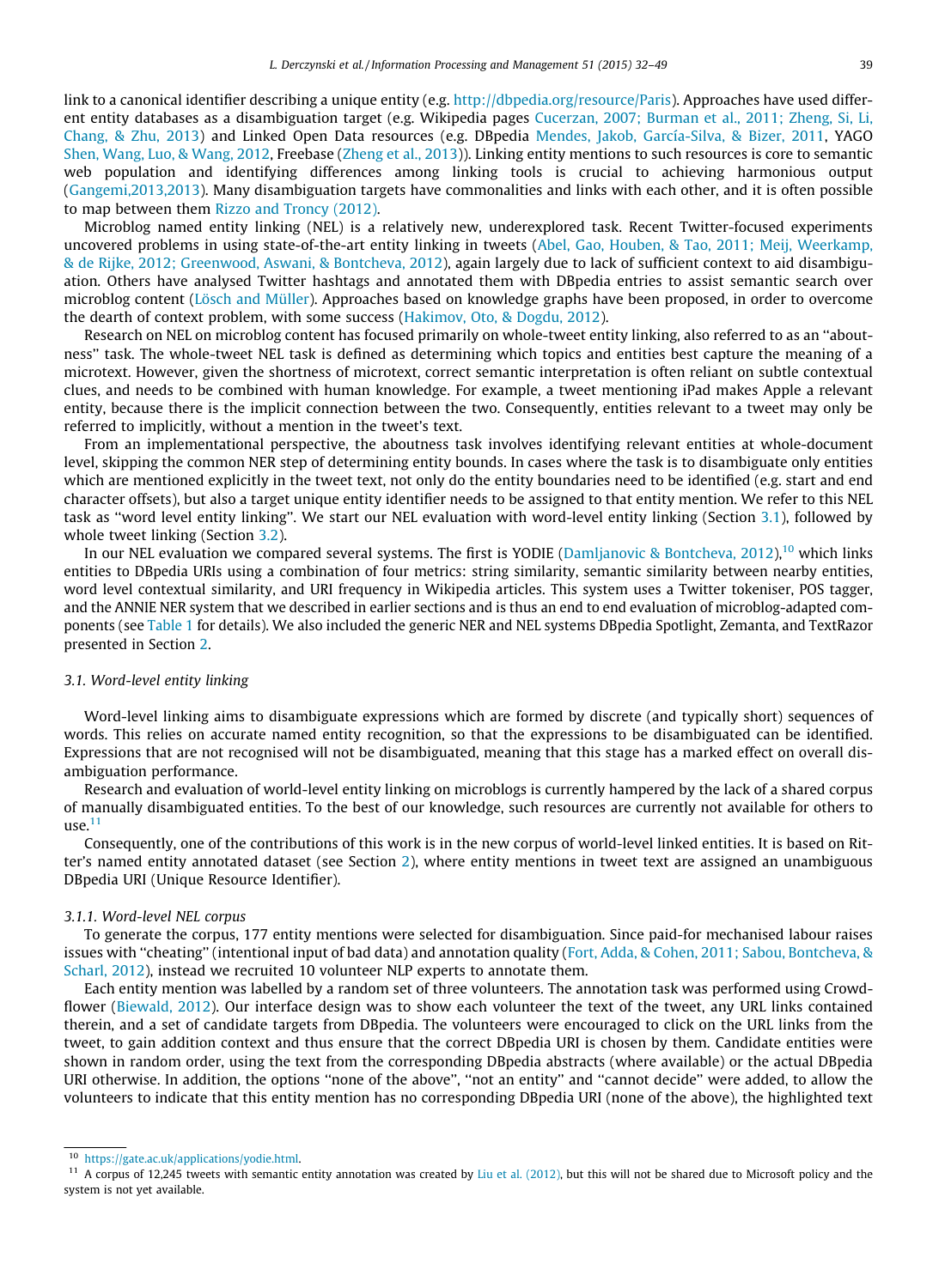is not an entity, or that the tweet text (and any links, if available) did not provide sufficient information to reliably disambiguate the entity mention.

Annotations for which no clear decision was made were adjudicated by a fourth expert who had not previously seen the annotation. As each entity annotation was disambiguated by three annotators, we determined agreement by measuring the proportion of annotations on which all three annotators made the same choice. Out of the resulting 531 judgements, unanimous inter-annotator agreement occurred for 89% of entities. The resulting resource consisted of 182 microblog texts each containing entity mentions and their assigned DBpedia URIs; we make this resource available to the public with this paper. A case study relating this particular crowdsourcing exercise is detailed in [Bontcheva, Derczynski, and Roberts \(in press\)](#page-16-0).

Documents in the corpus were collected over a short period of time. Sometimes this can cause problems, as due to entity ''drift'' ([Masud et al., 2010\)](#page-17-0), the selection of entities prevalent in social media (and other) discourse changes over time. As a result, systems trained on one dataset may perform well over that dataset and other datasets gathered at the time, but not actually generalise well in the long run [\(Fromreide, Hovy, & Søgaard, 2014\)](#page-16-0). In this case, the corpus is only used as evaluation data and not for training, and so this evaluation does not give an artificially drift-free scenario.

# 3.1.2. Evaluation results

Evaluation was performed using direct strict matches only: that is, any entity extent mistakes or disambiguation errors led to an incorrect mark. Future evaluation measures may be interested in both lenient NER evaluation (with e.g. overlaps being sufficient) as well as lenient entity disambiguation grading, through e.g. allowing entities connected through skos:exactMatch or even owl:sameAs to be credited as correct. However, for this work, we stay with the strictest measure.

Results are given in Table 9. Note that the recall here is not reliable, as we have ''downsampled'' the set of URIs returned so that all fall within DBpedia, and DBpedia does not contain references to every entity mentioned within the dataset. In addition, due to the specifics of the CrowdFlower NEL interface, annotators could not indicate missed entities for which no candidates have been assigned, even if such exist in DBpedia. Therefore, no result is placed in bold in this dataset. We perform this downsampling so that we may find the simplest possible base for comparison.

#### 3.1.3. Error analysis

As can be seen from these results, word-level NEL is a generally difficult task. From observing the expert annotations, disambiguation is often hard even for humans to perform, due to lack of sufficient context from the tweet text alone.

Amongst the systems compared here, YODIE performed best, which should be attributed at least partly to it using Twitter-adapted pre-processing components.

One major source of mistakes is capitalisation. In general, microblog text tends to be poorly formed and typical entity indicators in English such as mid-sentence capitalisation are often absent or spuriously added to non-entities.

To demonstrate this point, we compare the proportional distribution of lower, upper and sentence-case words in a sentence with the tokens which are subject to false positives or false negatives, in Table 10. It can be seen that the majority of false positives are in sentence case, and the largest part of false negatives are in lowercase. Conversely, almost no false positives are in lower case. In both cases, very different proportions are mislabelled from the underlying distributions of case, indicating a non-random effect.

Tweet text is often short, too, and sometimes even human annotators did not have enough context to disambiguate the entities reliably. For example, one candidate tweet mentioned "at Chapel Hill". While "Chapel Hill" is almost certainly a location, it is a very common location name, and not easy to disambiguate even for a human. Indeed, annotators disagreed enough about this tweet for it to be excluded from the final data.

#### Table 9

Tweet-level entity linking performance our entity-disambiguated dataset. YODIE results are for a wholepipeline approach (best score in bold).

| Name                 | Precision | Recall | F1    |
|----------------------|-----------|--------|-------|
| DBpedia Spotlight    | 7.51      | 27.18  | 11.77 |
| YODIE (simple)       | 36.08     | 42.79  | 39.15 |
| YODIE (news-trained) | 67.59     | 33.95  | 45.20 |
| Zemanta              | 34.16     | 28.92  | 31.32 |

## Table 10

Proportion of false negatives and false positives from Stanford NER over the Ritter dataset, grouped by word case.

| Group                     | All capitals $(\%)$ | All lowercase (%) | Sentence case (%) |
|---------------------------|---------------------|-------------------|-------------------|
| Mean proportion per tweet | 7.9                 | 74.1              | 18.1              |
| False positives           | 22.4                | 4.7               | 65.9              |
| False negatives           | 9.3                 | 39.8              | 37.3              |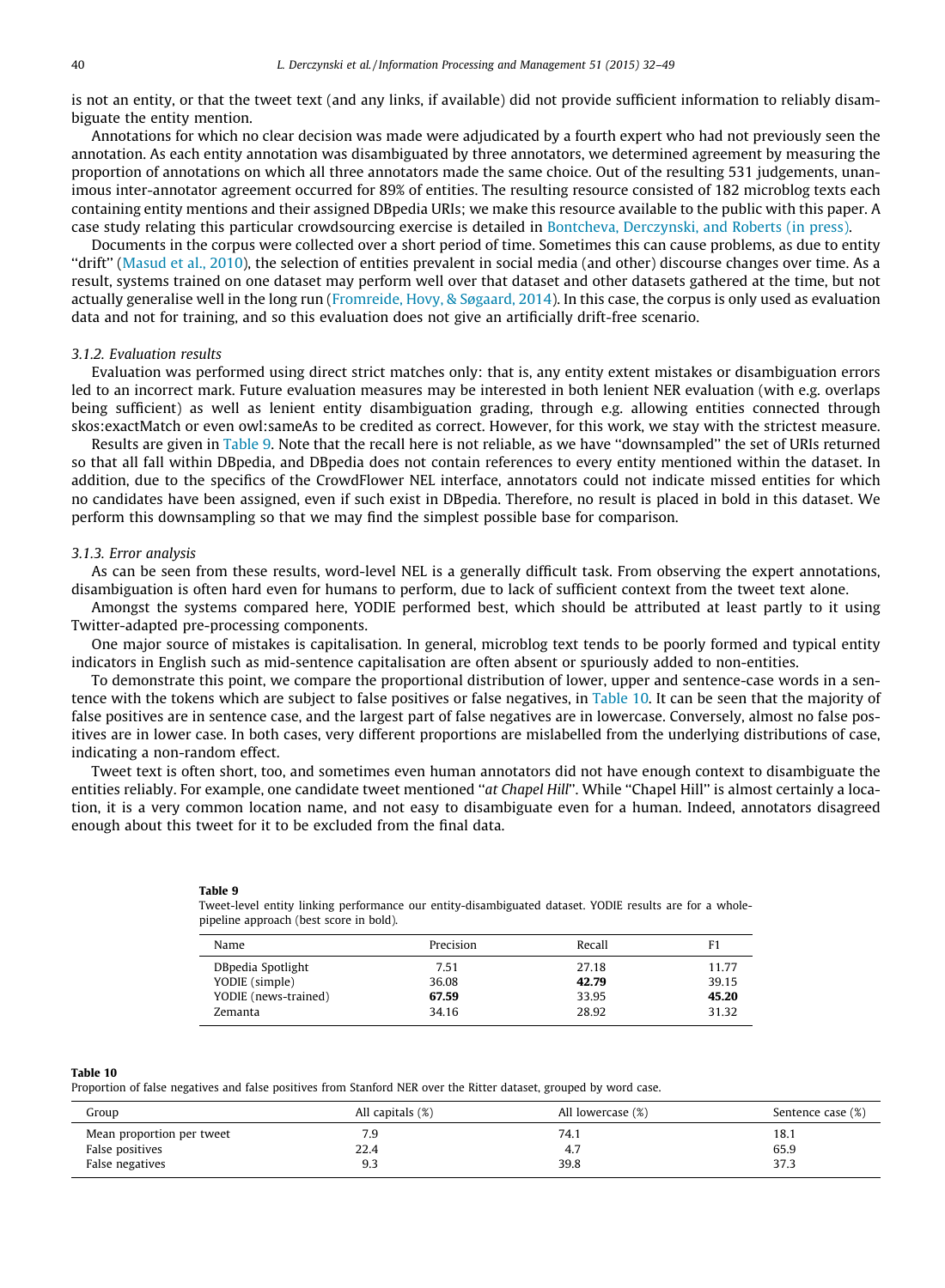<span id="page-9-0"></span>Further, one may mention a friend's name, which is correctly tagged as a named entity; however, the friend is almost certainly not listed in the general knowledge resources such as DBpedia, and therefore cannot be disambiguated against this resource (i.e., we have no choice but to assign a ''nil'' URI, indicating that the result could not be disambiguated). In such cases, a FOAF reference [\(Brickley and Miller \(2012\)](#page-16-0)) would perhaps be more suitable.

Also, many named entities are used in unconventional ways. For example, in the tweet ''Branching out from Lincoln park after dark ...Hello "Russian Navy", it's like the same thing but with glitter!", there are no location or organisation entities. Note that Russian Navy is collocated with glitter, which is a little unusual (this could be determined through language modelling). It refers in fact to a nail varnish colour in this context, and is undisambiguable using DBpedia or many other general-purpose linked entity repositories. Lincoln Park After Dark is another colour, and compound proper noun, despite its capitalisation – it does not refer to the location, Lincoln Park.

The general indication is that contextual clues are critical to entity disambiguation in microblogs, and that sufficient text content is not present in the terse genre. As usual, there is a trade-off between precision and recall. This can be affected by varying the number of candidate URIs, where a large number makes it harder for a system to choose the correct one (i.e. reduces precision), and fewer candidate URIs risks excluding the correct one entirely (i.e. reduces recall).

# 3.2. ''Whole tweet'' entity linking

The most appropriate dataset to evaluate whole tweet entity linking is the topic-disambiguated dataset detailed in [Meij](#page-17-0) [et al. \(2012\).](#page-17-0) It contains both tweets and the corresponding Wikipedia articles, which are the topic of these tweets. Since each tweet is topic-annotated, there is no guarantee that the corresponding Wikipedia article is an entity (e.g. topics include ''website'', ''usability'', and ''audience''). Even when the assigned topics are entities, the tweets often contain other entities as well, which are not annotated. These characteristics make measurements using this dataset only a rough indicator of entity linking performance.

# 3.2.1. Evaluation results

We evaluated the performance of DBpedia Spotlight, Zemanta and TextRazor on this corpus (see Table 11). These are the systems that are geared to providing whole-tweet accuracy; including others would generate misleading results. Only the top-ranked entities were considered for matching, and we discarded recognised but unlinked entities.

# 3.2.2. Error analysis

DBpedia Spotlight performed quite poorly in terms of precision, probably due to the nature of the dataset, although it achieved the highest recall. In contrast, Zemanta performed poorly in terms of recall, but reasonably on precision, thus achieving the highest F1 score. TextRazor, although connected to a variety of linking resources, had the worst recall, but the highest precision.

Given the limitations of this dataset, these results are somewhat inconclusive. The primary source of problems of using a corpus such as this one for evaluating NEL is that entities annotated at tweet level may better represent mentions of a topic describing the text, rather than actual mentions of an entity in the text. Unfortunately, there are no other, more suitable datasets currently available.

# 3.3. Discussion

To summarise, named entity linking in tweets is a challenging task, due to the limited surrounding context, as well as the implicit semantics of hashtags and user name mentions.

Furthermore, comparing methods reliably is currently very difficult, due to the limited datasets available in this genre. As a first step towards alleviating this problem, we have created a small-size gold standard of tweets, which are expert annotated with DBpedia URI. We are currently working on expanding this gold standard through paid-for CrowdFlower experiments, where the current data will be used as gold standard units to help train and monitor the worker's performance. This is an essential step in the prevention of cheating, where annotators deliberately enter nonsense data in order to save time. We will also require multiple judgements per disambiguated entity, so that low quality annotations can be detected and removed in a reliable manner ([Sabou et al., 2012; Sabou, Bontcheva, Derczynski, & Scharl, 2014\)](#page-17-0).

#### Table 11

Performance of entity linking over the WSDM2012 tweet dataset; note low performance due to varying levels of specificity in tweet-level annotations (best score in bold).

| System            | Precision (%) | Recall $(\%)$ | F1(%) |
|-------------------|---------------|---------------|-------|
| DBpedia Spotlight | 20.1          | 47.5          | 28.3  |
| TextRazor         | 64.6          | 26.9          | 38.0  |
| Zemanta           | 57.7          | 31.8          | 41.0  |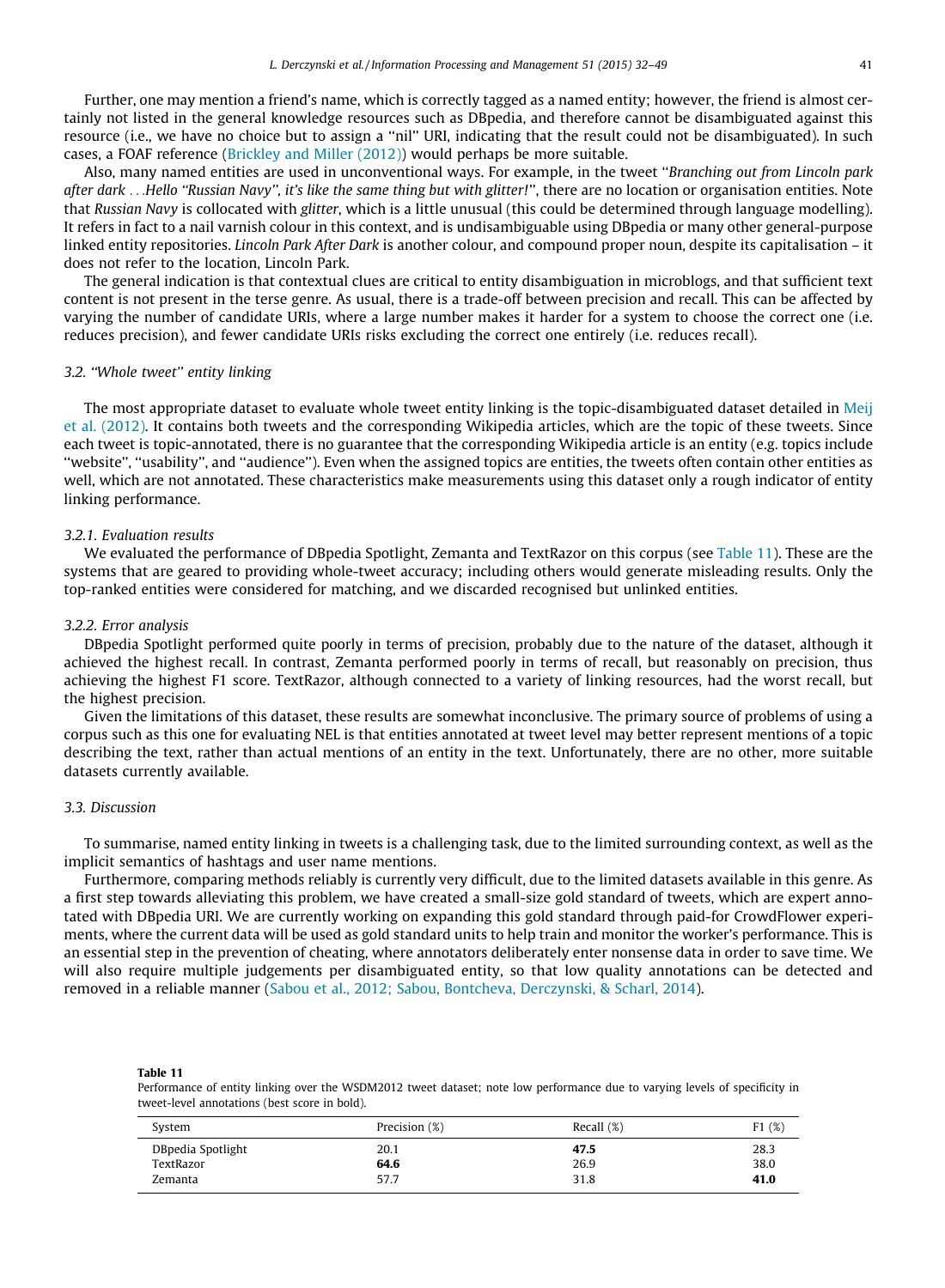<span id="page-10-0"></span>In terms of method performance, one of the main sources of errors is unreliable microblog capitalisation. In news and similar genres, capitalisation is often a reliable indicator of a proper noun, suggesting a named entity. Unfortunately, tweets tend to be inconsistently capitalised and performance suffers as a result.

This can in part be attributed to prior named entity recognition problems, in part – to the lack of suitably entity annotated gold standard datasets, and in part – to the short, noisy, and context-dependent nature of tweets. The rest of the paper discusses ways of addressing some of these problems.

# 4. Analysis

So far, we have demonstrated experimentally that extracting information from microblog text is a challenging task. Problems lie both in named entity recognition and in entity linking, having negative impact on each subsequent task. Some genreadaptation has been attempted, often successfully, but far from the performance levels found on established text genres, such as news. In this section, we discuss first why processing microblogs is so challenging, and then carry out error analysis. These lead to evidence-based suggestions for future research directions towards improved NER and NEL for microblog text.

# 4.1. General microblog challenges

Microblogs have a number of genre-specific characteristics, which make them particularly challenging for information extraction in general, and NER and NEL in particular. These are as follows:

Short messages (microtexts): Twitter and other microblog messages are very short. Some NEL methods supplement these with extra information and context coming from embedded URLs and hashtags. A recent study of 1.1 million tweets has found that 26% of English tweets contain a URL, 16.6% a hashtag, and 54.8% contain a user name mention [\(Carter,](#page-16-0) [Weerkamp, & Tsagkias, 2013](#page-16-0)). For instance, YODIE and Mendes et al. exploit online hashtag glossaries to augment tweets [\(Mendes, Passant, Kapanipathi, & Sheth, 2010\)](#page-17-0).

Noisy content: social media content often has unusual spelling (e.g. 2moro), irregular capitalisation (e.g. all capital or all lowercase letters), emoticons (e.g. :-P), and idiosyncratic abbreviations (e.g. ROFL, ZOMG). Spelling and capitalisation normalisation methods have been developed and will be discussed in Section [5.3.](#page-14-0)

Social context is crucial for the correct interpretation of social media content. NER and NEL methods need to make use of social context (e.g. what are the names of the poster's social connections, where is the poster located), in order to disambiguate mentions of person names and locations reliably.

User-generated: since users produce as well as consume social media content, there is a rich source of explicit and implicit information about the user, e.g. demographics (gender, location, age), friendships. The challenge here is how to combine this information with knowledge from external resources, such as DBpedia, in order to achieve the best possible accuracy and coverage of the NER and NEL methods.

Multilingual: Social media content is strongly multilingual. For instance, less than 50% of tweets are in English, with Japanese, Spanish, Portuguese, and German also featuring prominently [\(Carter et al., 2013](#page-16-0)). Unfortunately, information extraction methods have so far mostly focused on English, while low-overhead adaptation to new languages still remains an open issue. Automatic language identification ([Carter et al., 2013](#page-16-0); [Lui & Baldwin, 2012](#page-17-0)) is an important first step, allowing applications to first separate social media in language clusters, which can then be processed using different algorithms.

Next, we turn to an analysis of errors and discuss how these could be addressed.

## 4.2. Prevalent errors

The main source of errors lies in the difficult cases, which are specific to this genre and are problematic for all stages of NER and NEL. We examined the datasets to find qualitative explanations for the data. Then, for each of these, we quantify the impact of each explanation.

## 4.2.1. Capitalisation

The first error source is capitalisation, which causes problems for POS tagging, NER and entity linking. In each case, where capitalisation is used in well-formed text to differentiate between common nouns and proper nouns, altering this information (e.g. through use of lower caps for convenience or all caps for emphasis) has led to incorrect decisions being made. Correcting capitalisation is difficult, especially in the cases of polysemous nouns that have named entity senses (e.g. eat an apple vs. Apple Inc., or the town Little Rock vs. throw a little rock).

Two types of miscapitalisation can occur: words that should be capitalised being presented in lower case, and words that should be in lower case being presented in capitals or sentence case. We examine the general capitalisation of words in newswire and twitter text, looking at both all words and just named entities. [Table 12](#page-11-0) shows that while the corpora in general exhibit similar proportions of lower case, sentence case (i.e. with only the first letter capital), and upper case words,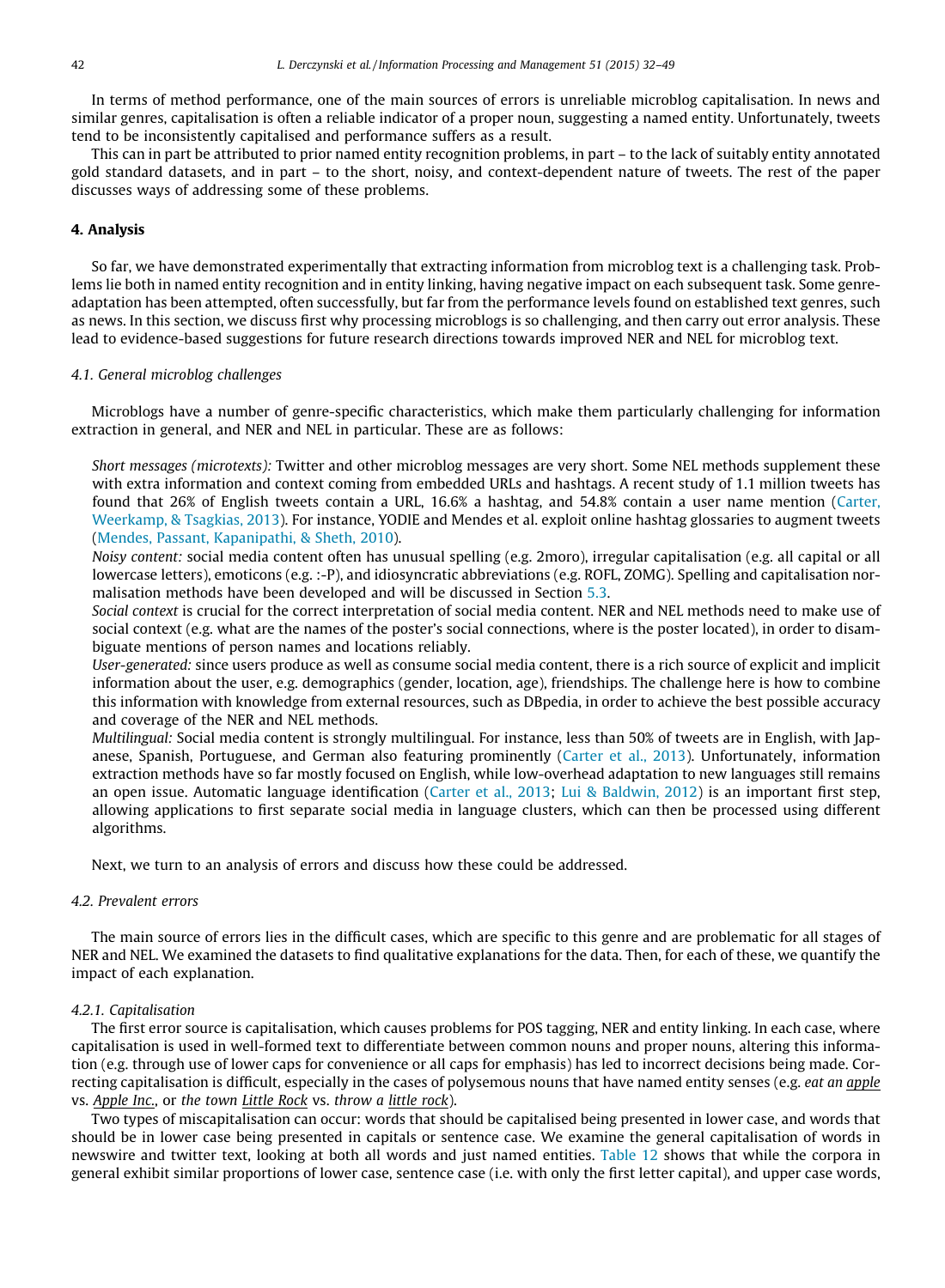<span id="page-11-0"></span>

| Table | 12 |
|-------|----|
|-------|----|

Capitalisation, in twitter and newswire corpora.

| All words $(\%)$<br>Corpus |       |          |      | Named entities only (%) |          |      |
|----------------------------|-------|----------|------|-------------------------|----------|------|
|                            | Lower | Sentence | Caps | Lower                   | Sentence | Caps |
| Penn Treebank/WSJ          | 68.5  | 25.5     | 5.9  | 1.1                     | 84.5     | 14.0 |
| Ritter                     | 76.1  | 15.8     | 7.6  | 14.3                    | 71.3     | 11.4 |
| <b>MSM</b>                 | 65.9  | 25.5     | 8.2  | 6.4                     | 86.0     | 6.2  |
| <b>UMBC</b>                | 73.4  | 20.2     | 5.7  | 17.3                    | 71.6     | 8.8  |

# Table 13

Proportion of in- and out-of-vocabulary words in newswire and twitter corpora.

| Corpus            | IV $(%)$ | OOV (%) |
|-------------------|----------|---------|
| Penn Treebank/WSJ | 86.1     | 13.9    |
| Ritter            | 70.4     | 29.6    |
| <b>MSM</b>        | 66.5     | 33.5    |
| <b>UMBC</b>       | 72.9     | 27.1    |

entities in the newswire corpus have distinct capitalisation. Notably, they have the lowest likelihood of being in lowercase, a high likelihood of being in sentence case, and the comparatively highest likelihood of being in capitals. Named entities in social media text are more likely to be expressed using lower case. Indeed, the data suggest that the MSM corpus is the closest to the clean PTB news text that NER systems are trained on. This goes partly towards explaining the high NER results reported in Table 12, whereas the Ritter and UMBC corpora are much harder for the NER systems.

To investigate the information conveyed by capitalisation, we compared entity recognition on a newswire dataset with performance on the same dataset with all tokens lowercased, using the default newswire-trained Stanford NER tool and part of the CoNLL dataset [\(Tjong Kim Sang et al., 2003\)](#page-17-0). On the plain dataset, the tool achieves 89.2 precision and 88.5 recall. On the lower case version, it reaches a lower precision of 81.7 and a low recall of 4.1, for an F1 of 7.8. The performance drop is large. This suggests that the capitalisation variations observed in tweets are damaging to named entity recognition performance.

## 4.2.2. Typographic errors

Secondly, typographic errors confuse many pre-linking stages, specifically tokenisation, POS tagging, and NER. Added, skipped and swapped letters have all been found to cause problems. Although normalisation offers some help, the stateof-the-art does not yet give a good enough balance between ignoring correct out-of-vocabulary (OOV) words and correctly repairing mistyped in-vocabulary (IV) words, demonstrated in the low impact that normalisation has on NER performance (see Section [5.3](#page-14-0)).

To measure the extent of typographic errors in social media, we compare the OOV/IV distribution of tokens comprised of only letters within social media text and within a similarly-sized sample of newswire text, taken from the Penn Treebank. The vocabulary used was the iSpell dictionary, having 144 K entries.<sup>12</sup> Results are given in Table 13. The social media text has an OOV rate 2–2.5 times that of newswire text. Note that the MSM corpus has the highest OOV rate of all microblog corpora, and yet NER results on that are the best of all three.

To determine the impact that these errors have on statistical named entity recognition, we increase the OOV rate in goldstandard named entity annotated newswire text to that found in social media text. This is done by randomly perturbing IV tokens in newswire text<sup>13</sup> to make them OOV. Our perturbed corpus ended up with an IV rate of 58.3%. The entity recognition rate is then compared on newswire, perturbed newswire and social media, using the default newswire-trained Stanford NER tool. Data was taken from the CoNLL dataset and the four-class model used. Results are given in [Table 14.](#page-12-0) It can be seen that perturbing the newswire dataset's spellings has a negative impact on named entity recognition performance, though it does not account for all of the performance gap between social media and newswire.

# 4.2.3. Shortenings

Thirdly, microblog shortness encourages the use of a compressed form of language. This leads to rare, uncommon or incomplete grammatical structures being used, as well as abbreviations, heavy pronoun use and uncommon abbreviations. Typically, one would use linguistic context to unpack these information-dense, peculiarly-structured utterances; however, that is often not available. This creates many problems, and perhaps the best way to overcome it is to create large and more-richly annotated resources.

<sup>12</sup> <http://www.gnu.org/software/ispell>.

<sup>&</sup>lt;sup>13</sup> Via ROT13 encoding of a single random letter.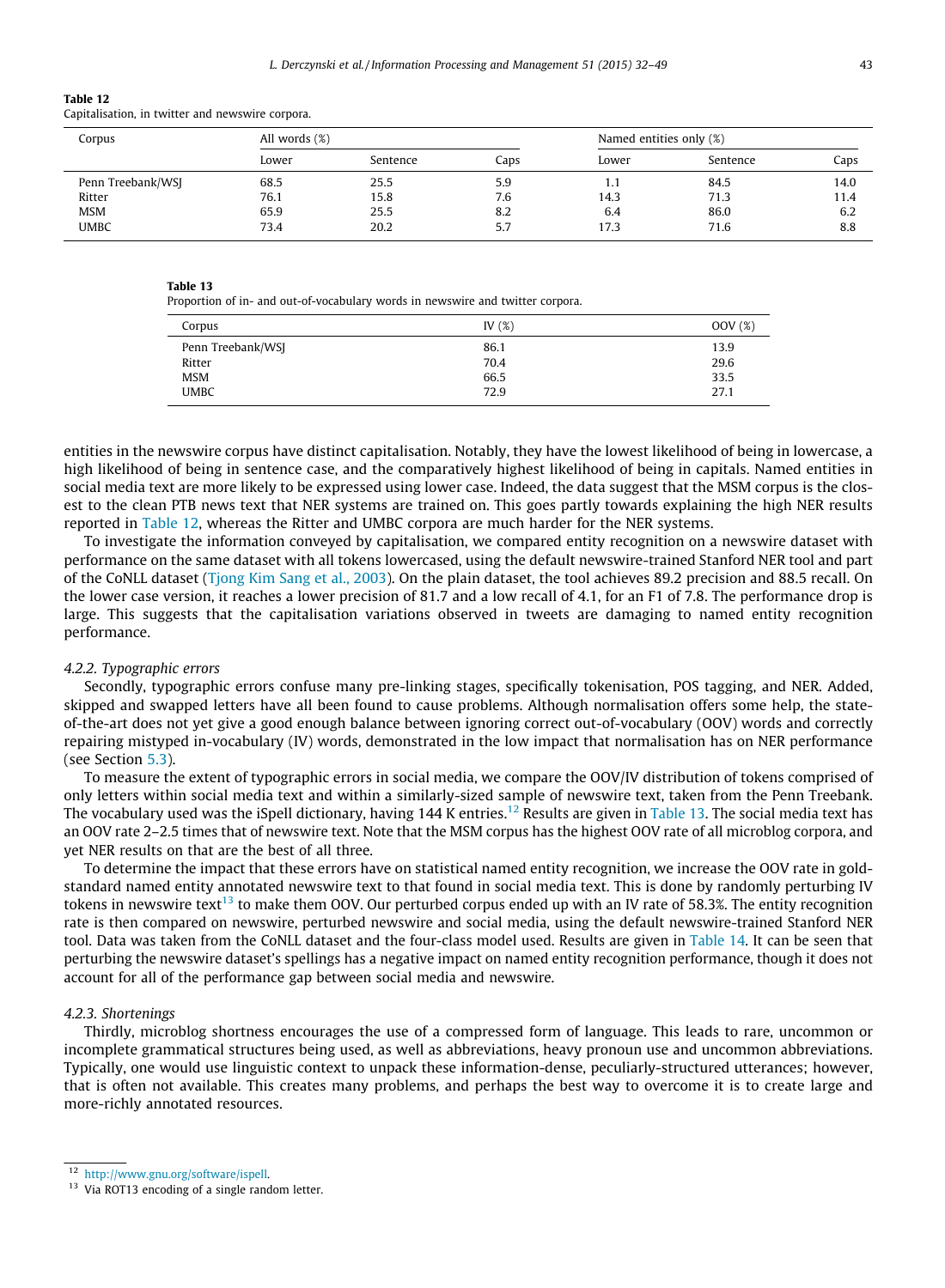<span id="page-12-0"></span>Statistical NE recognition performance over social media, newswire and perturbed newswire text.

| Corpus            | NE recall $(\%)$ | NE precision (%) |
|-------------------|------------------|------------------|
| <b>MSM</b>        | 53.7             | 63.5             |
| UMBC              | 37.1             | 31.5             |
| WSJ – unperturbed | 89.2             | 88.5             |
| WSI - perturbed   | 85.6             | 84.3             |

#### Table 15

Word length, sentence length and slang incidence in twitter and newswire corpora.

| Corpus             | Chars per word | Words per sent. | Slang shortenings (%) |
|--------------------|----------------|-----------------|-----------------------|
| Newswire (PTB WSJ) | 5.1            | 9.1             | 0.0059                |
| Ritter             | 4.1            | 14.8            | 0.85                  |
| <b>MSM</b>         | 4.3            | 14.0            | 0.43                  |
| <b>UMBC</b>        | 4.3            | 12.5            | 0.20                  |
|                    |                |                 |                       |

We compare word length (in characters) and sentence length (in words) across twitter and newswire corpora. We also measure the occurrence of shortened words forms in newswire and tweets, using a slang list developed for twitter partof-speech tagging ([Derczynski, Ritter, Clark, & Bontcheva, 2013\)](#page-16-0). Results are given in Table 15. Words are generally shorter in tweets. Sentences appear longer in tweets, which is counter-intuitive. It may be due to the inclusion of hashtags and URLs at the end of tweets, which are often introduced without ending the body sentence with e.g. a full stop. However, although slang is an order of magnitude more frequent, it is still rare in tweets.

### 4.2.4. Other problems

As discussed in Section [3,](#page-6-0) the lack of context is a particular problem in the entity linking task. Even the best performing systems reach scores much lower than they would on well-formed text. As with other linguistic disambiguation tasks, context is critical to resolving polysemous words. Methods for increasing the amount of available context are therefore required.

Finally, there is a general need for larger linguistic resources for NEL and NER. Annotated microblog text is particularly rare, and in this difficult genre, very much needed, in order to improve the performance of the supervised learning methods.

# 5. Reducing microblog noise through pre-processing

As discussed in Section [4,](#page-10-0) microblog noise is one of the key sources of NER and NEL errors. Moreover, since NER and NEL approaches tend to rely on shallow, upstream pre-processing components (e.g. language detection, tokenisation, part-ofspeech tagging), mistakes due to noise tend to cascade down the pipeline.

In this section, we investigate whether the impact of microblog noise on NER and NEL can be reduced by adapting the typical pre-processing algorithms to the specifics of this genre. Approaches to each pre-processing stage are discussed, contrasting a variety of methods, and comparing performance at each stage on microblog and longer, cleaner content (e.g. newswire) text.

## 5.1. Language identification

Since microblog content is strongly multilingual (see Section [4](#page-10-0)), language identification needs to be performed prior to other linguistic processing, in order to ensure that the correct NER and NEL component is run. Named entity recognition depends on correct language identification. Not only do names have different spellings in different languages, but critically, the surrounding syntactic and lexical context is heavily language-dependent, being filled with e.g. names of jobs, or prepositions ([Fig. 1](#page-6-0)).

TextCat ([Cavnar & Trenkle, 1994](#page-16-0)) and the Cybozu language detection library ([Shuyo](#page-17-0)) rely on n-gram frequency models to discriminate between languages, relying on token sequences that are strong language differentiators. Information gainbased langid.py [\(Lui & Baldwin, 2012](#page-17-0)) uses n-grams to learn a multinomial event model, with a feature selection process designed to cope with variations of expression between text domains. Both TextCat and langid.py have been adapted for microblog text, using human-annotated data from Twitter. The former adaptation ([Carter et al., 2013](#page-16-0)) works on a limited set of languages; the latter ([Preotiuc-Pietro, Samangooei, Cohn, Gibbins, & Niranjan, 2012](#page-17-0)) on 97 languages.

We evaluated system runs on the ILPS TextCat microblog evaluation dataset.<sup>14</sup> Results are given in [Table 16](#page-13-0), with the Twitter-specific versions marked ''twitter''. Microblog-adapted TextCat performed consistently better than the other systems.

<sup>14</sup> [http://ilps.science.uva.nl/resources/twitterlid.](http://ilps.science.uva.nl/resources/twitterlid)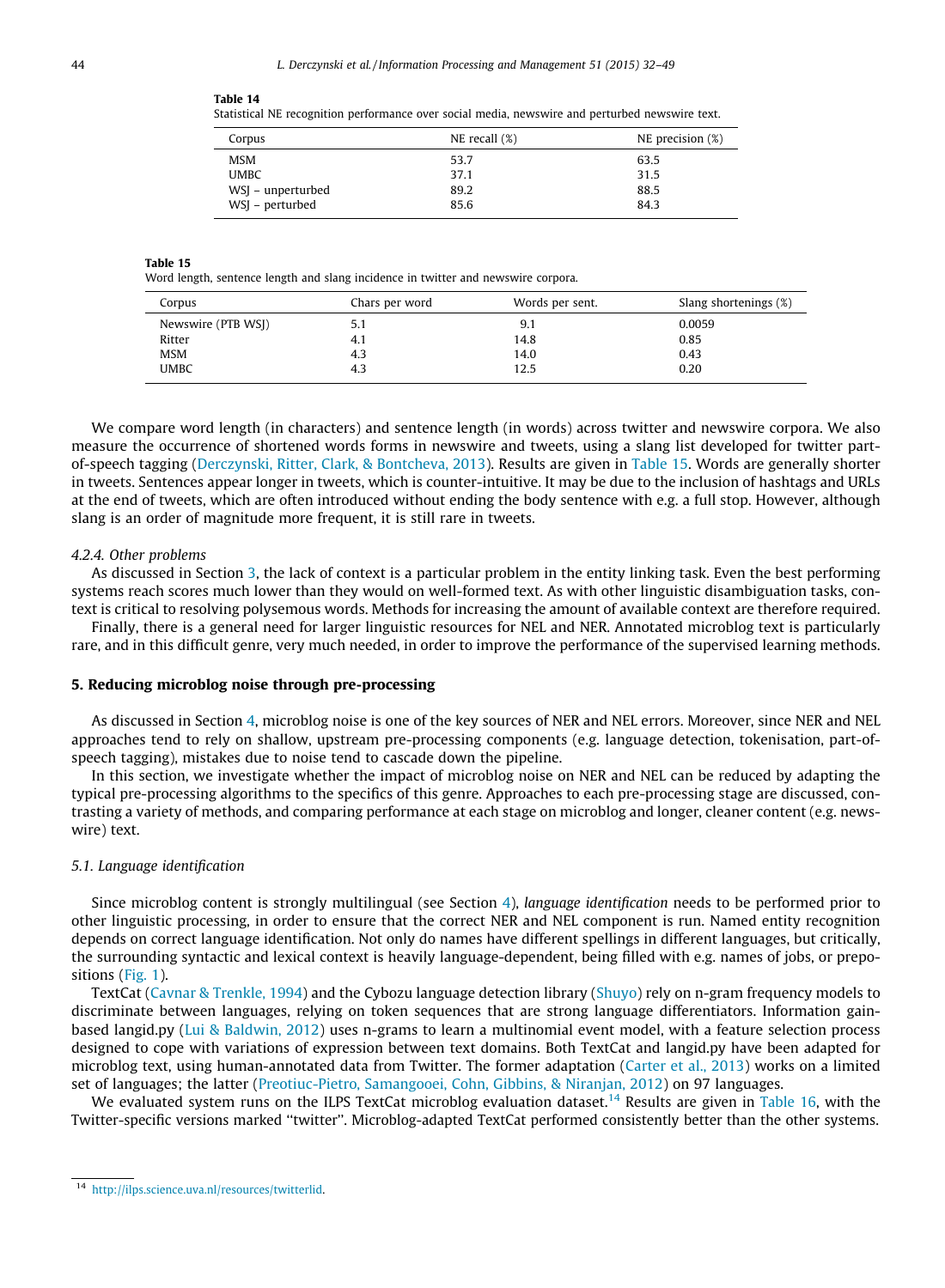<span id="page-13-0"></span>Language classification accuracy on the ILPS dataset for systems before and after adaptation to the microblog genre (best score in bold).

| System            | Overall (%) | English $(\%)$ | Dutch $(\%)$ | French (%) | German (%) | Spanish $(\%)$ |
|-------------------|-------------|----------------|--------------|------------|------------|----------------|
| TextCat           | 89.5        | 88.4           | 90.2         | 86.2       | 94.6       | 88.0           |
| langid            | 89.5        | 92.5           | 89.1         | 89.4       | 94.3       | 83.0           |
| Cybozu            | 85.3        | 92.0           | 79.9         | 85.8       | 92.0       | 77.4           |
| TextCat (twitter) | 97.4        | 99.4           | 97.6         | 95.2       | 98.6       | 96.2           |
| langid (twitter)  | 87.7        | 88.7           | 88.8         | 88.0       | 92.5       | 81.6           |

#### Table 17

POS tagging performance on two corpora: extracts from the Wall Street journal (newswire), and a 25% part of Ritter's corpus. The latter is tagged with and without in-genre training data. Accuracy is measured at both token and sentence level (best score in bold).

| Approach                      | Accuracy (%) | Sentence (%) | On unknowns (%)          |
|-------------------------------|--------------|--------------|--------------------------|
| Newswire                      |              |              |                          |
| Brill                         | 93.9         | 28.4         | $-$                      |
| Stanford Tagger               | 97.3         | 56.8         | 90.5                     |
| Microblog                     |              |              |                          |
| Brill                         | 70.5         | 2.54         | 13.1                     |
| Stanford Tagger               | 73.6         | 4.24         | 26.6                     |
| Brill (twitter)               | 78.6         | 8.47         | 28.5                     |
| Derczynski/Stanford (twitter) | 88.7         | 20.3         | 72.1                     |
| Ritter (twitter)              | 88.3         | -            | $\overline{\phantom{0}}$ |
| Owoputi (twitter)             | 90.4         | 22.0         | $\overline{\phantom{0}}$ |

The adapted version of TextCat has a slightly easier task than that for langid.py because it expects only five language choices, whereas the adapted langid.py is choosing labels from a set of 97 languages. The latter assigned a language outside the five available to 6.3% of tweets in the evaluation set. The adapted langid.py performed worse than the generic version. The results are quite close for some languages, and so if an approximate 6% improvement could be made in these cases, the Twitter-adapted version would be better. Although language identification is harder on tweets than on longer texts, its performance is sufficiently high to inform reliable choices in later stages.

#### 5.2. Part-of-speech tagging

Part-of-speech (POS) tagging is generally the next stage in a semantic annotation pipeline following tokenisaton, and is necessary for many tasks such as named entity recognition and linking. Early high-performance tagging approaches include the Brill tagger, which uses transformation-based learning, and has the benefit of being fast ([Hepple, 2000\)](#page-16-0). Later, [Toutanova,](#page-17-0) [Klein, Manning, and Singer \(2003\)](#page-17-0) introduced the Stanford tagger, trained on newswire texts, and which has sophisticated feature extraction, especially for unknown words, and a highly configurable re-trainable engine. Models using the Penn Treebank (PTB) tagset ([Marcus, Marcinkiewicz, & Santorini, 1993\)](#page-17-0) are available for both these taggers.

However, these are not necessarily suitable for microblogs, and thus specific taggers have been developed to handle these. We concentrate on the PTB tagset, as many existing NLP components expect this labelling schema, and changes in tagset hamper tagger comparison. [Ritter et al. \(2011\)](#page-17-0) trained on PTB-tagged tweets, adding extra tag labels for retweets, URLs, hashtags and user mentions. Their work also included the distribution of a ground truth annotated tweet dataset.

We use the experimental setup detailed in Ritter's paper, apart from using a fixed train/test split in the Twitter data, where the evaluation portion had 2242 tokens. Results are given in Table 17, including comparison against Sections 22– 24 of the Wall Street Journal part of the Penn Treebank [Marcus et al., 1993](#page-17-0).

The results for the Stanford and Brill taggers trained on newswire text show poor success rates; it was not possible to re-train the Ritter tagger on newswire data only. Results are also given for the taggers trained on Twitter data – a re-trained, re-tuned Stanford tagger ([Derczynski et al., 2013](#page-16-0)), Ritter's stock tagger,<sup>15</sup> and the CMU ARK tagger v.0.3.2 with Ritter's extended PTB tagset. Even the performance of the worst tagger trained with microblog text was better than the best tagger not using microblog data. Ritter's system did not provide information about unknown word tagging accuracy.

To measure the impact that domain adaptation of POS tagging has on NER in tweets, we attempted NER using part of speech tags generated by a Twitter-specific and a generic tagger. This was done using GATE ANNIE. The results are shown in [Table 18](#page-14-0).

A small performance benefit is realised, but recall remains low. It is worth noting that ANNIE is largely gazetteer-based, and so less sensitive to some types of noise, including wrong POS tags. Balancing this advantage is the limited recall of gazetteers when faced with previously unseen items, visible here. However, statistical machine learning-based tools do not reach good levels of recall on tweets either. We did not perform an analysis using the Stanford NER tool and different POS tag

<sup>15</sup> [https://github.com/aritter/twitter\\_nlp](https://github.com/aritter/twitter_nlp).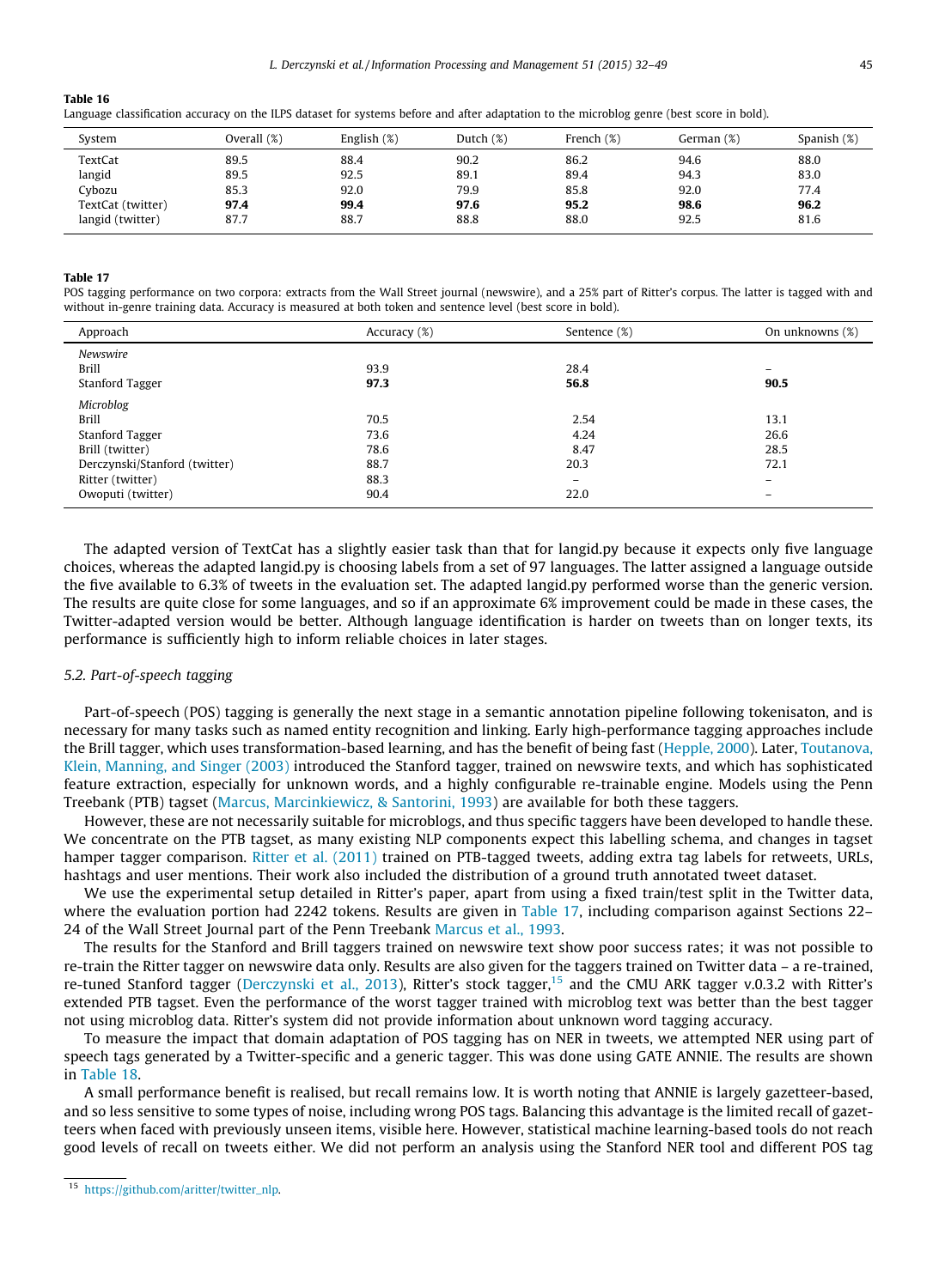<span id="page-14-0"></span>Impact of domain-specific PoS tagging on NER.

|                           | Person |        |       | Location |       | Organisation |  |
|---------------------------|--------|--------|-------|----------|-------|--------------|--|
|                           | Prec.  | Recall | Prec. | Recall   | Prec. | Recall       |  |
| With Twitter PoS tagging  | 28     | 21     | 71    | 25       | 14    |              |  |
| With newswire PoS tagging | 26     | 21     | 71    | 25       | . .   |              |  |

sources because this NER tool includes very similar features to those used for POS tagging, and we have already demonstrated the significant impact that in-domain training data has on it [\(Table 3](#page-4-0)). For further comment on this issue, see the MSM2013 challenge ([Basave et al., 2013](#page-16-0)), where it was noted that many of the top-performing systems included custom POS taggers.

Despite the significant error reduction, current microblog-adapted POS tagging performance is still not as high as on longer, cleaner content, which impacts NER and NEL performance negatively.

# 5.3. Normalisation

Normalisation is a commonly proposed solution in cases where it is necessary to overcome or reduce linguistic noise [\(Sproat et al., 2001](#page-17-0)). The task is generally approached in two stages: first, the identification of orthographic errors in an input discourse, and second, the correction of these errors. Example 1 shows an original microblog message, including a variety of errors, and the post-normalisation text.

(1) Source text: @DORSEY33 lol aw. i thought u was talkin bout another time. nd i dnt see u either! Normalised text: @DORSEY33 lol aww. I thought you was talking about another time. And I didn't see you either!

As can be seen, not all the errors can be corrected (was ought to be were, for example) and some genre-specific slang remains – though not in a particularly ambiguous sense or grammatically crucial place. A variety of custom approaches to normalisation has been developed for Twitter. In this section, we present state-of-the-art normalisers; following this, we evaluate the effectiveness of two approaches for improving named entity extraction and linking.

#### 5.3.1. Normalisation approaches

Normalisation approaches are typically based on a correction list, edit-distance based, cluster-based, or a mixture of these, with hybrid approaches common. Gazetteer-based approaches can be used to repair errors on all kinds of words, not just named entities; for example, ([Han, Cook, & Baldwin, 2012](#page-16-0)) construct a general-purpose spelling correction dictionary for microblogs. This achieves state-of-the-art performance on both the detection of mis-spelled words and also applying the right correction. It is also possible to use a heuristic to suggest correct spellings, instead of a fixed list of variations.

In the case of microblogs, it has been found that slang accounts for three times as many mis-taggings as orthographic errors [\(Derczynski et al., 2013\)](#page-16-0). To this end, as well as investigating a heuristic normaliser, we investigate the performance impact that a custom gazetteer-based general-purpose pre-recognition dictionary has on NER.

Our gazetteer approach is constructed from the Ritter dataset's training split. Creation of the gazetteer is labour-intensive, and the approach is not flexible when taken across domain, across languages or presented with new kinds of slang or nicknames. Our heuristic normalisation approach is taken from [Han and Baldwin \(2011\)](#page-16-0). It uses a combination of edit distance, phonetic distance (double metaphone), and a small fixed list of slang words.

Normalisation is not a perfect process. We noted three major types of mistake:

Sentiment change: Some words can be corrected to another word with differing sentiment, that is orthographically close. Tolerating mistakes within a Levenshtein edit distance of  $2 - a$  common limit in this task – allows in-, im-, un- and an- prefixes to be stripped, thus reversing the meaning of a word in some cases. For example, unpossible  $\rightarrow$  possible and untalented  $\rightarrow$  talented.

**IV errors**: The core vocabulary for discriminating between IV/OOV can be too small, or have too low a weight over other factors. Corrections are made to correctly-spelled words as a result, e.g. roleplay  $\rightarrow$  replay and armwarmers  $\rightarrow$  armorers.

Proper name variations: Corrections to the spelling of variations of family names were sometimes made incorrectly. For example, there are many variations of spellings of English surnames; Walmesley may be alternatively represented as Walmsley or Walmesly. This can create critical changes in meaning. From the data, She has Huntington's was mis-normalised to She has Huntingdon's, reducing the chances of this already minimal-context mention of a disease being correctly recognised and linked, especially given the reliance of many entity linking techniques upon textual context.

# 5.3.2. Impact of microblog normalisation on NER performance

We measured the performance impact of basic and strong normalisation over a machine-learning based NER system (Stanford CRF NER). Results are given in [Table 19.](#page-15-0)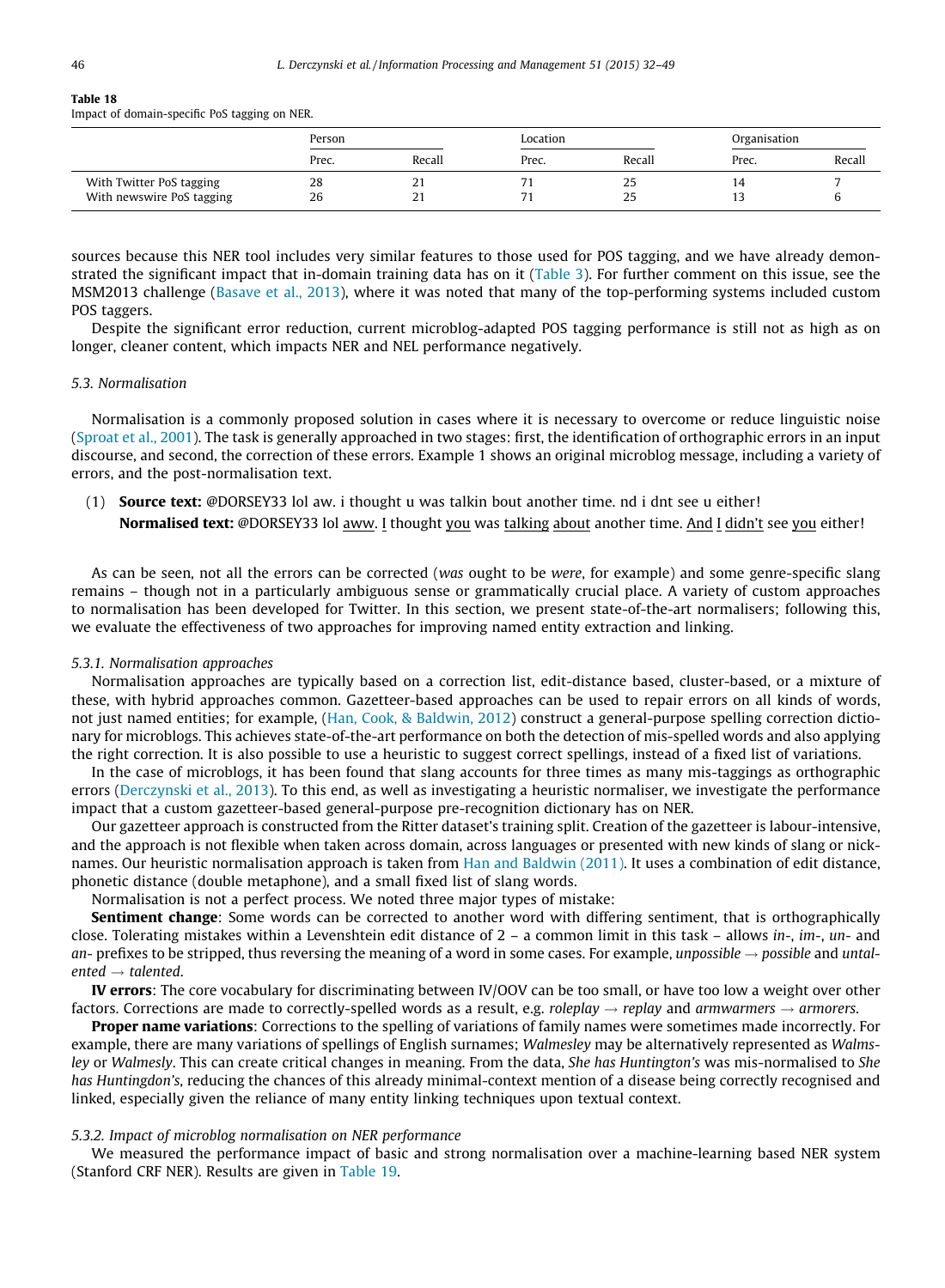<span id="page-15-0"></span>Impact of gazetteer and machine-learning based normalisation techniques on NER F1 measure when extracting named entities, using Stanford NER with a Twitter-trained model (best score in bold).

| Entity type  | No norm $(\%)$ | Gazetteer norm (%) | Heuristic norm (%) |
|--------------|----------------|--------------------|--------------------|
| Organisation | 28.6           | 28.6               | 29.6               |
| Location     | 60.5           | 60.5               | 62.6               |
| Person       | 63.2           | 63.6               | 62.8               |
| Overall      | 49.1           | 47.6               | 49.3               |

The Stanford NER system relies on context, and so might be more affected by normalisation, which is reflected in the reported results. In fact, this system only realises NER performance benefits from strong normalisation. While per-category F1 scores are roughly the same (or even slightly improved) with basic normalisation, entities of other types are missed more frequently than without normalisation, leading to an overall decrease in performance. Use of full normalisation did not cause any more entities to be missed than the no-normalisation baseline, but did slightly reduce the false positive rate.

This motivates our conclusion that while certainly helpful, normalisation is not sufficient to be the sole method of combatting microblog noise.

## 6. Conclusion

This paper demonstrated that state-of-the-art NER and NEL approaches do not perform robustly on ill-formed, terse, and linguistically ''compressed'' microblog texts. Some Twitter-specific methods reach F1 measures of over 80%, but are still far from the state-of-the-art results achieved on newswire.

Next the paper examined the major causes of this poor performance. Poor capitalisation, in particular, causes very significant drops in NER (and thus NEL) recall, not just on microblog content, but also on lowercased newspaper content. Typographic errors and the ubiquitous occurrence of out-of-vocabulary words in microblogs are also detrimental to precision and recall, but the effect is much less prononunced than that of poor capitalisation. We also demonstrated that shortenings and slang are more pronounced in tweets, but again, their effect is not as significant. Moreover, all machine learning NER and NEL methods suffer from the lack of annotated training microblog content, while entity linking methods also suffer from the lack of sufficient context.

Language identification, microblog-trained POS tagging, and normalisation were investigated, as methods for reducing the effect of microblog noisiness on NER and NEL performance. While this leads to some improvements, precision and recall still remain low. In ongoing work, we are now experimenting with training a microblog-specific recaser, in order to address the capitalisation problem.

This experiment notwithstanding, we argue that NER and NEL performance will still suffer, due to the very different kinds of entities that are typical in microblogs, as compared against news texts from the training data. Therefore, our conclusion is that microblog-specific NER and NEL algorithms need to be developed, if we are to reach the same level of precision and recall as we now have on news articles.

Moreover, specific to entity linking, the surrounding textual context in microblogs is often not sufficient for disambiguation, even for human annotators. This makes entity linking in microblogs a particularly challenging, open research problem. One approach for combating this problem involves leveraging structured knowledge bases, such as Wikipedia, to improve the semantic annotation of microposts with the hope that injecting more prior knowledge will counterbalance the lack of context. Secondly, additional context could come from other messages belonging to the microblog author. Links posted by the user, and the content of their user profile, also provide additional linguistic context. Thirdly, methods may also bring the author's friends content as additional context, possibly even linking to other sites, using a multi-layered social network model [\(Magnani & Rossi, 2011](#page-17-0)).

Last, but not least, creating more human-annotated training corpora of microblog content will allow better algorithm adaptation and parameter tuning to the specifics of this genre. For example, there are currently fewer than 10,000 tweets annotated with named entity types, which is far from sufficient. One way to address this data challenge is through crowd-sourcing such corpora in their entirety ([Sabou et al., 2014\)](#page-17-0). A cheaper approach could be to integrate crowdsourcing within the NER and NEL algorithms themselves [\(Demartini, Difallah, & Cudré-Mauroux, 2012\)](#page-16-0). In this way, NE mentions that can be linked automatically and with high confidence to instances in the Linked Open Data cloud, will not need to be shown to the human annotators. The latter will only be consulted on hard-to-solve cases, which will improve result quality while also lowering the annotation costs.

The creation of such new corpora will also aid comparative evaluations, since, as demonstrated in this paper, current corpora suffer from a number of shortcomings. Namely, issues arise from incompatible annotation types used in the various corpora, i.e. some cover only the four basic types (PER, LOC, ORG, MISC), whereas others make much finer-grained distinctions. Another problem is that tweet-level entity linking requires corpora that focus purely on entities, without mixing topics as well. One step in that direction is the corpus from the TAC knowledge base population task<sup>16</sup> (TAC-KBP), which has a NEL

<sup>16</sup> [http://www.nist.gov/tac/2013/KBP.](http://www.nist.gov/tac/2013/KBP)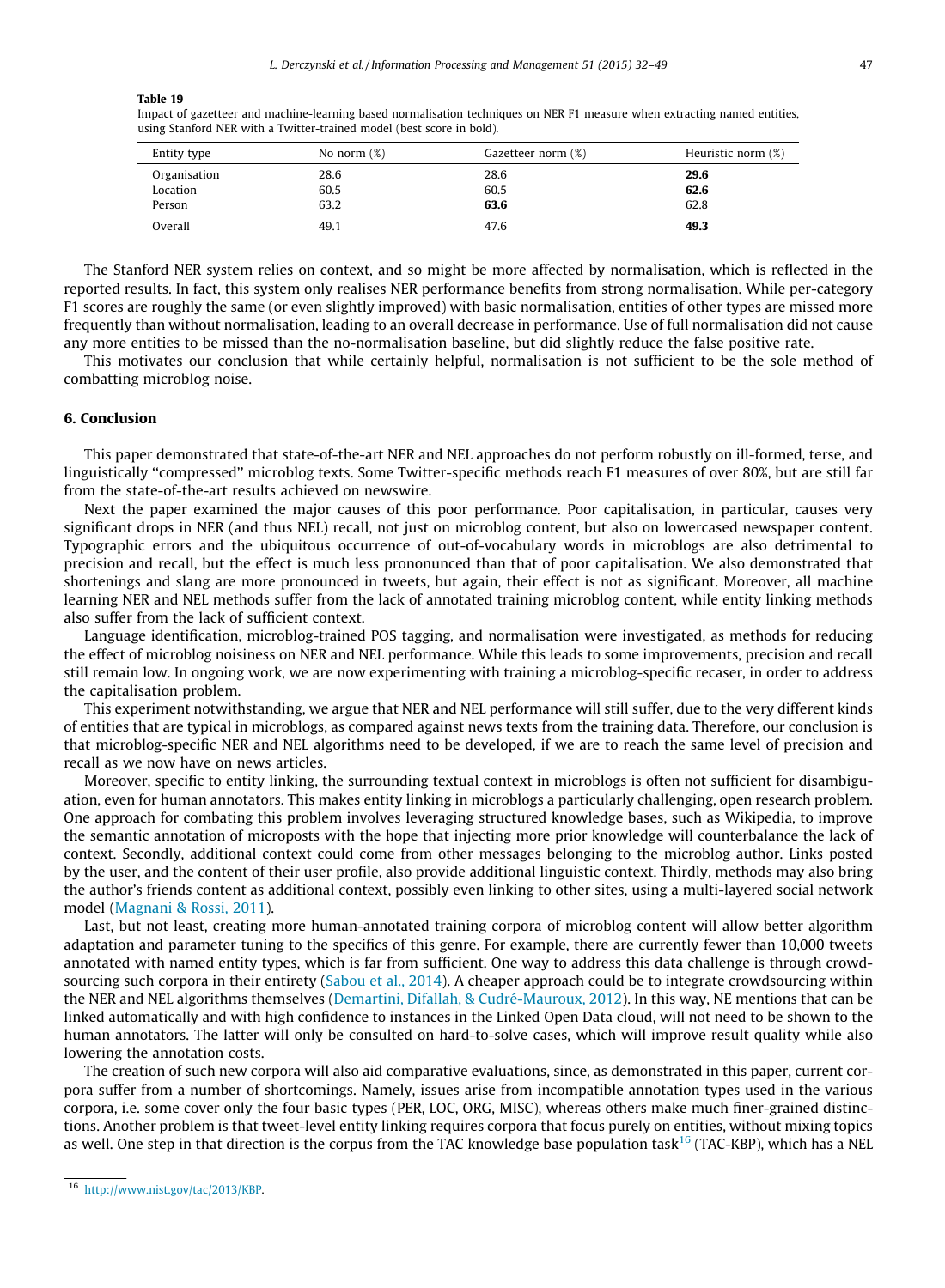<span id="page-16-0"></span>task using Wikipedia infoboxes as disambiguation targets. Datasets cover English, Spanish, and Chinese, however, none of these will be microblogs. Only longer textual genres will be covered (newswire, web content, discussion fora), annotated for persons, organisations, and geo-political entities. At the very least, this would be a useful resource for initial training on web and forum content, although microblog-specific data will still be critical.

# Acknowledgments

The authors thank Roland Roller and Sean McCorry of the University of Sheffield, and the CrowdFlower workers, for their help in annotating the entity-linked dataset; and the reviewers for their constructive remarks.

This work was partially supported by the UK EPSRC Grant Nos. EP/1004327/1 and EP/K017896/1 uComp.<sup>17</sup> and by the European Union under Grant Agreements No. 611233  $_{\rm{PEME}}$ , $^{18}$  No. 287863 TrendMiner, $^{19}$  No. 287911 LinkedTV, $^{20}$  and No. 316404 NewsReader.<sup>21</sup>

# References

Abel, F., Gao, Q., Houben, G., & Tao, K. (2011). Semantic enrichment of twitter posts for user. Profile construction on the social web. In Proceedings of 8th extended semantic web conference (ESWC'11).

[Appelt, D. E. \(1999\). An introduction to information extraction.](http://refhub.elsevier.com/S0306-4573(14)00103-4/h0010) Artificial Intelligence Communications, 12(3), 161–172.

- Basave, A. E. C., Varga, A., Rowe, M., Stankovic, M., & Dadzie, A. -S. (2013). Making sense of microposts (#MSM2013) concept extraction challenge. In Proceedings of the making sense of microposts (#MSM2013) concept extraction challenge.
- [Biewald, L. \(2012\). Massive multiplayer human computation for fun, money, and survival. In](http://refhub.elsevier.com/S0306-4573(14)00103-4/h0020) Current trends in web engineering (pp. 171–176). Springer.

Bontcheva, K., Derczynski, L., & Roberts, I. (2014). Crowdsourcing named entity recognition and entity linking corpora. In: N. Ide, & J. Pustejovsky (Eds.), The handbook of linguistic annotation (in press).

Brickley, D., & Miller, L. (2012). FOAF vocabulary specification 0.98. Namespace document 9.

Burman, A., Jayapal, A., Kannan, S., Kavilikatta, M., Alhelbawy, A., Derczynski, L., & et al. (2011). USFD at KBP 2011: Entity linking, slot filling and temporal bounding. In Proceedings of the text analysis conference (TAC'11).

Cardie, C. (1997). Empirical methods in information extraction. AI Magazine 18 (4).

[Carter, S., Weerkamp, W., & Tsagkias, E. \(2013\). Microblog language identification: Overcoming the limitations of short, unedited and idiomatic text.](http://refhub.elsevier.com/S0306-4573(14)00103-4/h9000) [Language Resources and Evaluation Journal, 47](http://refhub.elsevier.com/S0306-4573(14)00103-4/h9000)(1), 195–215.

- Cavnar, W., & Trenkle, J. (1994). N-gram-based text categorization. In Proceedings of the annual symposium on document analysis and information retrieval. Cucerzan, S. (2007). Large-scale named entity disambiguation based on Wikipedia data. In Proceedings of the conference on empirical methods in natural language processing and computational natural language learning (EMNLP-CoNLL'07).
- Cunningham, H., Maynard, D., Bontcheva, K., & Tablan, V. (2002). GATE: A framework and graphical development environment for robust NLP tools and applications. In Proceedings of the meeting of the association for computational linguistics.
- Damljanovic, D., & Bontcheva, K. (2012). Named entity disambiguation using linked data. In Proceedings of the 9th extended semantic web conference (ESWC'12).
- Demartini, G., Difallah, D. E., & Cudré-Mauroux, P. (2012). ZenCrowd: Leveraging probabilistic reasoning and crowdsourcing techniques for large-scale entity linking. In Proceedings of the 21st conference on world wide web (WWW'12).
- Derczynski, L., & Bontcheva, K. (2014). Passive-aggressive sequence labeling with discriminative post-editing for recognising person entities in tweets. In Proceedings of the 14th conference of the European chapter of the association for computational linguistics (EACL'14) (Vol. 2, pp. 69–73).
- Derczynski, L., Maynard, D., Aswani, N., & Bontcheva, K. (2013). Microblog-genre noise and impact on semantic annotation accuracy. In Proceedings of the ACM conference on hypertext and social media (HT'13).
- Derczynski, L., Ritter, A., Clark, S., & Bontcheva, K. (2013). Twitter part-of-speech tagging for all: Overcoming sparse and noisy data. In Proceedings of the international conference recent advances in natural language processing (RANLP'13).
- Derczynski, L., Yang, B., & Jensen, C. (2013). Towards context-aware search and analysis on social media data. In Proceedings of the 16th conference on extending database technology (EDBT'13).
- Finin, T., Murnane, W., Karandikar, A., Keller, N., Martineau, & J., Dredze, M. (2010). Annotating named entities in twitter data with crowdsourcing. In Proceedings of the NAACL HLT 2010 workshop on creating speech and language data with Amazon's Mechanical Turk.
- Finkel, J., Grenager, T., & Manning, C. (2005). Incorporating non-local information into information. Extraction systems by gibbs sampling. In Proceedings of the 43rd annual meeting on association for computational linguistics (ACL'05).

[Fort, K., Adda, G., & Cohen, K. B. \(2011\). Amazon mechanical turk: Gold mine or coal mine?](http://refhub.elsevier.com/S0306-4573(14)00103-4/h0105) Computational Linguistics, 37(2), 413–420.

Fromreide, H., Hovy, D., & Søgaard, A. (2014). Crowdsourcing and annotating NER for twitter #drift. In Proceedings of the conference on language resources and evaluation (LREC'14).

[Gangemi, A. \(\). A comparison of knowledge extraction tools for the semantic web. In](http://refhub.elsevier.com/S0306-4573(14)00103-4/h0115) The semantic web: Semantics and big data (pp. 351–366). Springer.

- Greenwood, M., Aswani, N., & Bontcheva, K. (2012). Reputation profiling with GATE. In CLEF 2012 labs and workshop notebook papers. Grishman, R., & Sundheim, B. (1996). Message understanding conference – 6: A brief history. In Proceedings of the 16th conference on computational linguistics
- (COLING'96), Copenhagen, Denmark. Hakimov, S., Oto, S. A., & Dogdu, E. (2012). Named entity recognition and disambiguation using linked data and graph-based centrality scoring. In
- Proceedings of the 4th international workshop on semantic web information management.
- Han, B., & Baldwin, T. (2011). Lexical normalisation of short text messages: Makn sens a #twitter. In Proceedings of the 49th annual meeting of the association for computational linguistics: Human language technologies (ACL-HLT'11).
- Han, B., Cook, P., & Baldwin, T. (2012). Automatically constructing a normalisation dictionary for microblogs. In Proceedings of the conference on empirical methods in natural language processing (EMNLP'12).
- Hepple, M. (2000). Independence and commitment: assumptions for rapid training and execution of rule-based POS taggers. In Proceedings of the 38th annual meeting on association for computational linguistics (ACL'00).
- Hirschmann, L., & Chinchor, N. (1997). MUC-7 coreference task definition. In Proceedings of MUC-7.
- Liu, X., Zhou, M., Wei, F., Fu, Z., & Zhou, X. (2012). Joint inference of named entity recognition and normalisation for tweets. In Proceedings of the association for computational linguistics (ACL'12) (pp. 526–535).

- <sup>19</sup> [http://www.trendminer-project.eu/.](http://www.trendminer-project.eu/)
- <sup>20</sup> <http://www.linkedtv.eu>.

<sup>17</sup> <http://www.ucomp.eu>.

<sup>18</sup> <http://www.pheme.eu>.

<sup>21</sup> [http://www.newsreader-project.eu.](http://www.newsreader-project.eu)